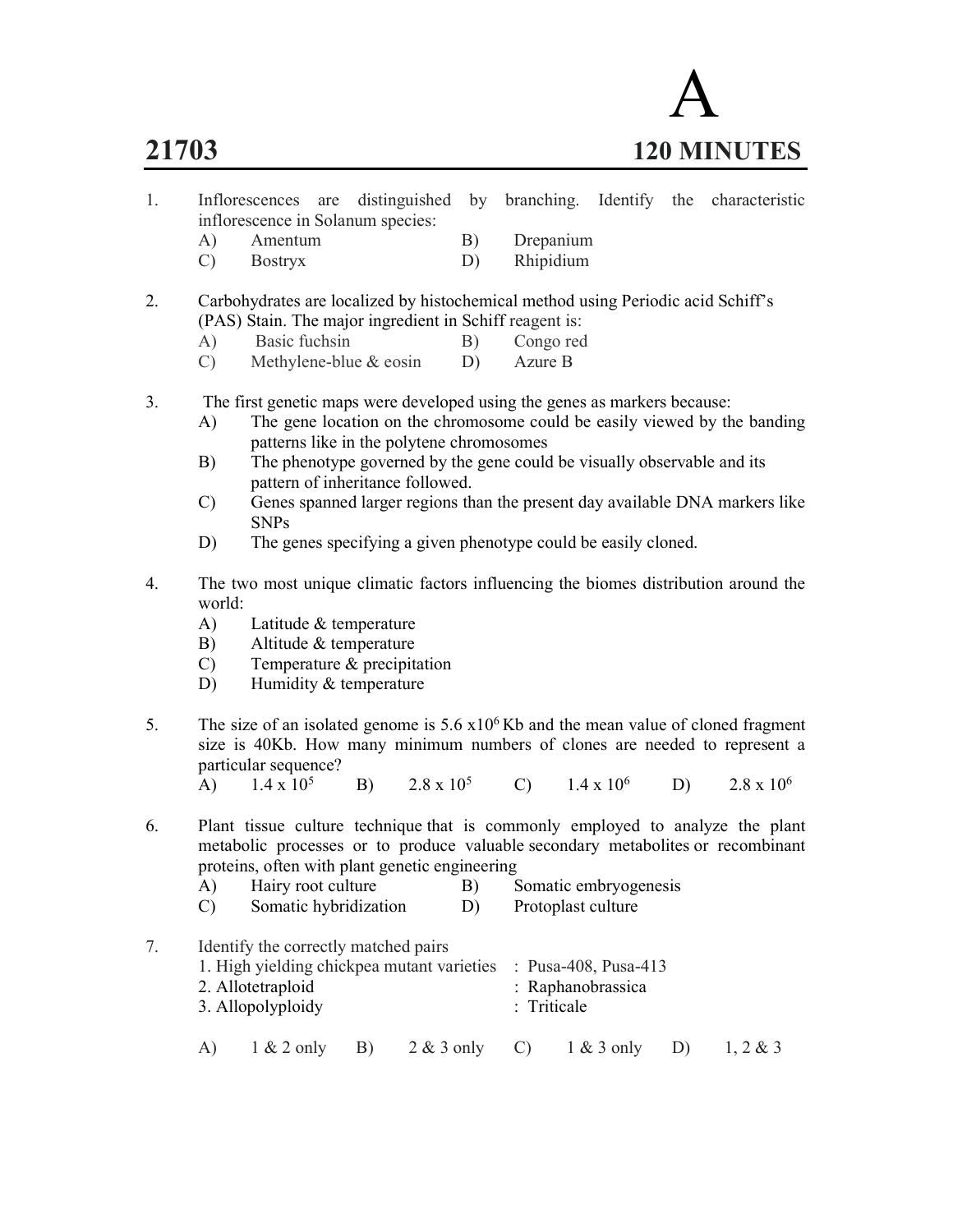- 8. Which among the following statements are connected with Plant Breeders' Rights?
	- 1. Rights granted to the breeder of a new variety of plant that give the breeder exclusive control over the propagating material (including seed, cuttings, divisions, tissue culture) and harvested material (cut flowers, fruit, foliage) of a new variety for a number of years
	- 2. PBR under the Agreement on Trade-Related Aspects of Intellectual Property Rights, a component of the World Trade Organization
	- 3. UPOV (the Convention of the International Union for the Protection of New Varieties of Plants) international treaty that guarantees to plant breeders in member nations national treatment and a right of priority.
	- A) 1, 2 & 3 B) 1 & 2 only C) 2 & 3 only D) 1 & 3 only
- 9. Observe the following bioinformatics tools and select the correct statement/s that properly explain the tool
	- 1. Clustal Omega: Globally used in molecular graphics program for visualizing 3-D structures of proteins, nucleic acids and small molecules.
	- 2. RasMol : Fast and scalable program used for multiple sequence alignment. It uses seeded guide trees and a new HMM engine that focuses on two profiles to generate these alignments. The program requires three or more sequences in order to calculate the multiple sequence alignment, for two sequences use pair wise sequence alignment tools.
	- 3. BLAST: An algorithm for comparing biological sequence information, such as the amino-acid sequences of protein or nucleotide sequences
	- A) 1 only B) 1 & 2 only C) 1 & 3 only D) 3 only

### 10. The causative organism of False Smut of Paddy.

- A) Ustilaginoidea virens B) Cephaleuros parasiticus
- C) Hemileia vastatrix D) Uromyces coronatus
- 11. Secondary databases contain information derived from primary data such as sequences, active site residue of proteins and so on. Which of the following is an example for secondary database?
	- A) OMIM B) EMBL C) SWISSPROT D) All the above
- 12. During C2 photo respiratory pathway, which of the following metabolite is transported from chloroplast to peroxisome?
	- A) Glycerate B) Glyoxylate C) Glycine D) Glycolate
- 13. Which one of the following properties of aquaporins given below is / are correct? 1. Aquaporins are water channels in membrane.
	- 2. Some aquaporins also transport uncharged molecules like NH3.
	- 3. The activity of aquaporins is regulated by phosphorylation.
	- 4. The activity of aquaporin is regulated by calcium concentration.
	- A) 1, 2, 3 & 4 B) 2, 3 & 4 only C) 1, 2 & 4 only D) 1, 2 & 3 only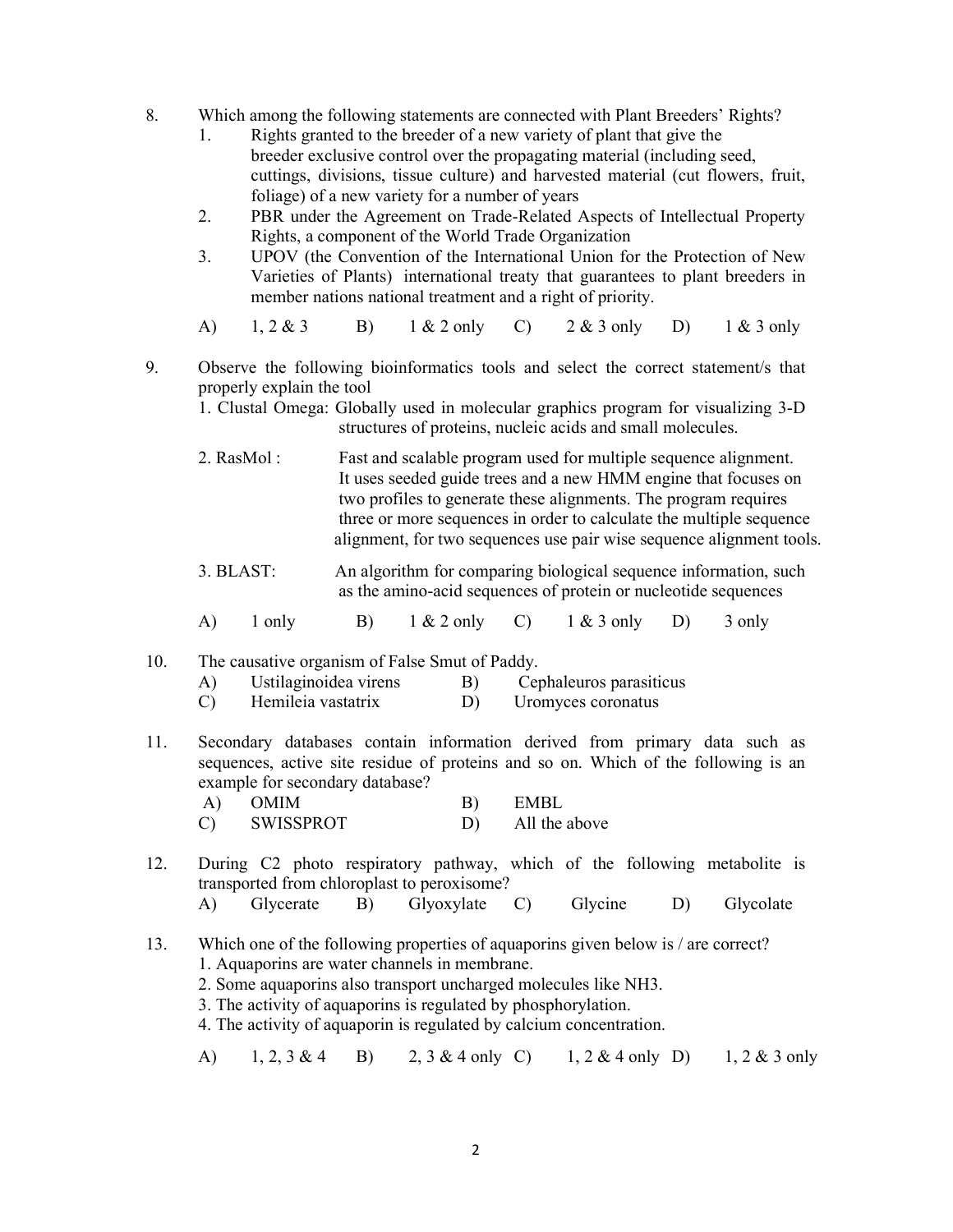- 14. Nitrogen fixation is a process of converting molecular nitrogen into ammonia. Nitrogenase is the key enzymes in the process. The production and activity of nitrogenase is highly regulated. Which among the following features is/are correct with the enzyme?
	- 1. Nitrogen fixation requires energy equivalent to about 150 calories per mole of nitrogen gas
	- 2. Nitrogenase encoding gene is under a constitutive promoter.
	- 3. Nitrogenase is highly labile to oxygen.

 4. Endogenous availability of the cofactor of nitrogenase enzyme is very low. Which one of the above statements is/are correct?

- A)  $1 \& 2 \text{ only } B$   $1 \& 3 \text{ only } C$   $2 \& 3 \text{ only } D$   $2 \& 4 \text{ only}$
- 15. Analyze the statements related to Polyclonal antibodies and select the true ones:
	- 1. Polyclonal antibodies (pAbs) are mixture of heterogeneous which are usually produced by different B cell clones in the body. They can recognize and bind to many different epitopes of a single antigen
	- 2. Antibodies are produced ex vivo using tissue-culture techniques
	- 3. Inexpensive and relatively quick to produce (+/- 3 months) and Antibody affinity results in quicker binding to the target antigen
	- A) 1 & 3 only B) 1 only C) 1 & 2 only D) 1, 2 & 3
- 16. Observe the RNA silencing steps and arrange them sequentially to explain the event 1. RNA with inverted repeats hairpin/panhandle constructs 2. ds RNA 3. mi RNAs / si RNAs 4. RNA-induced silencing complex 5. Destruction of target mRNA A) 1-3-2-4-5 B) 1-2-3-4-5 C) 1-4-2-3-5 D) 1-3-4-2-5 17. Which among the following is/are Chromatin remodeling factors? 1. Histone chaperones 2. Histone modifying enzymes 3. ATP-dependent chromatin remodeling complexes
	- A)  $1 \& 3$  only B) 2 only C)  $2 \& 3$  only D) All the above
- 18. Translated proteins are transferred to ------ where they are modified and packaged for distribution.
	- A) Golgi apparatus B) Ribosomes
	- C) Endoplasmic reticulum D) Nucleus
- 19. What may be the possible reason in Prokaryotic cells can have more than one functional start codon per mRNA?
	- A) No introns in Prokaryotic cells.
	- B) In prokaryotes, tRNA molecules are made by RNA polymerase II
	- C) Two separated sequences like the -10 box and the -35 box promoters are seen in Prokaryotes.
	- D) Prokaryotic ribosomes bind to Shine-Dalgarno sequences.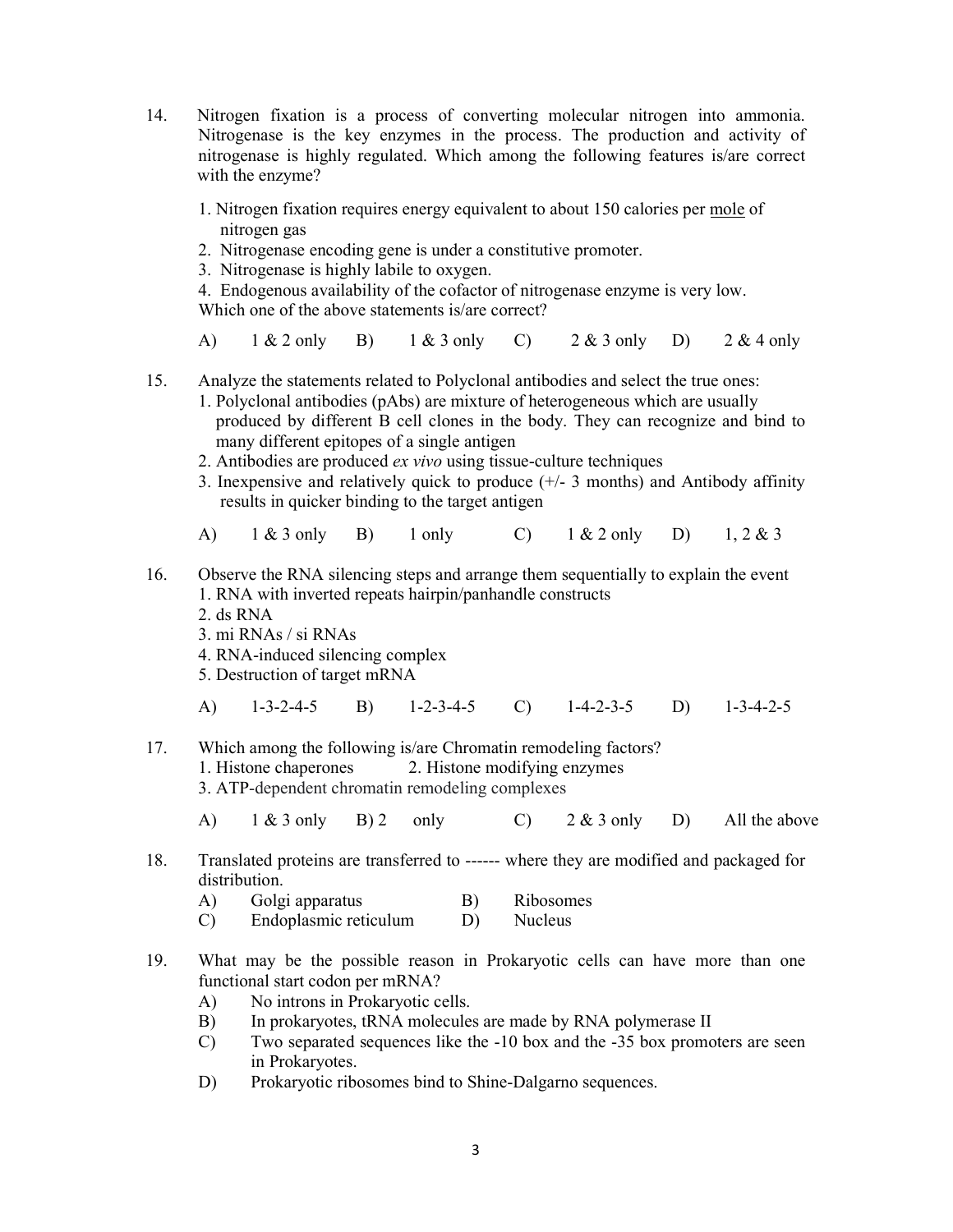- 20. Which of the following is not employed for degrading RNA from RNA: DNA hybrid in replication?
	- A) RNase A rNTP facilitator
	- B) RNase H dissolves RNA in eukaryotes
	- C) Polymerase I hydrolyses RNA in the  $5' 3'$  direction
	- D) Exonuclease dNTP is digested
- 21. Observe the statements connected with DNA Repair mechanism and chose the correct ones
	- 1. DNA polymerase involved in Base excision repair mechanism is DNA polymerase β
	- 2. Chloroplast genome lack DNA repair mechanism
	- 3. Recombinational repair event is often due to many thymidine dimer formation and associated large gaps in a strand
	- 4. DNA glycosylase facilitates the base excision repair and function in eliminating the
	- A) 1, 3, 4 only B) 1, 2, 3 only C) 1, 2, 3, 4 D) 2, 3, 4 only
- 22. In an experiment, you synthesized a fluorescent probe against a gene that has been deleted. You expose the DNA to the probe and try to visualize it under fluorescent microscope. What will you see?
	- A) Many regions in the DNA that emit fluorescence
	- B) Most parts of the chromosome emits fluorescence
	- C) Fluorescence will be correspond to the gene of your interest
	- D) Nothing is visible under fluorescence microscope
- 23. Glutamic acid in protein A was replaced by glutamine molecule to synthesize the new protein B. Which tool can resolve these two types of proteins?
	- A) Pulse field electrophoresis B) Isoelectric focusing
	- C) Gel filtration D) SDS-PAGE
- 24. Which of the following cycle/pathways will be affected by a cell containing a nonfunctional copy of the protein- the guardian of the genome p53? 1. Apoptotic pathways 2. DNA repair pathways 3. Ability to arrest the cell cycle
	- A) 1 only B) 1 & 2 only C) 1, 2 & 3 D) 2 & 3 only
- 25. Select the correctly matched pair/s:
	- 1. Microtubules long, hollow cylinders, made up of tubulin protein units
	- 2. Microfilaments double stranded helical polymers, made up of actin proteins
	- 3. Intermediate filaments composed of a variety of proteins that are expressed in different types of cells
- A) 1 only B) 2 only C) 3 only D) 1, 2 & 3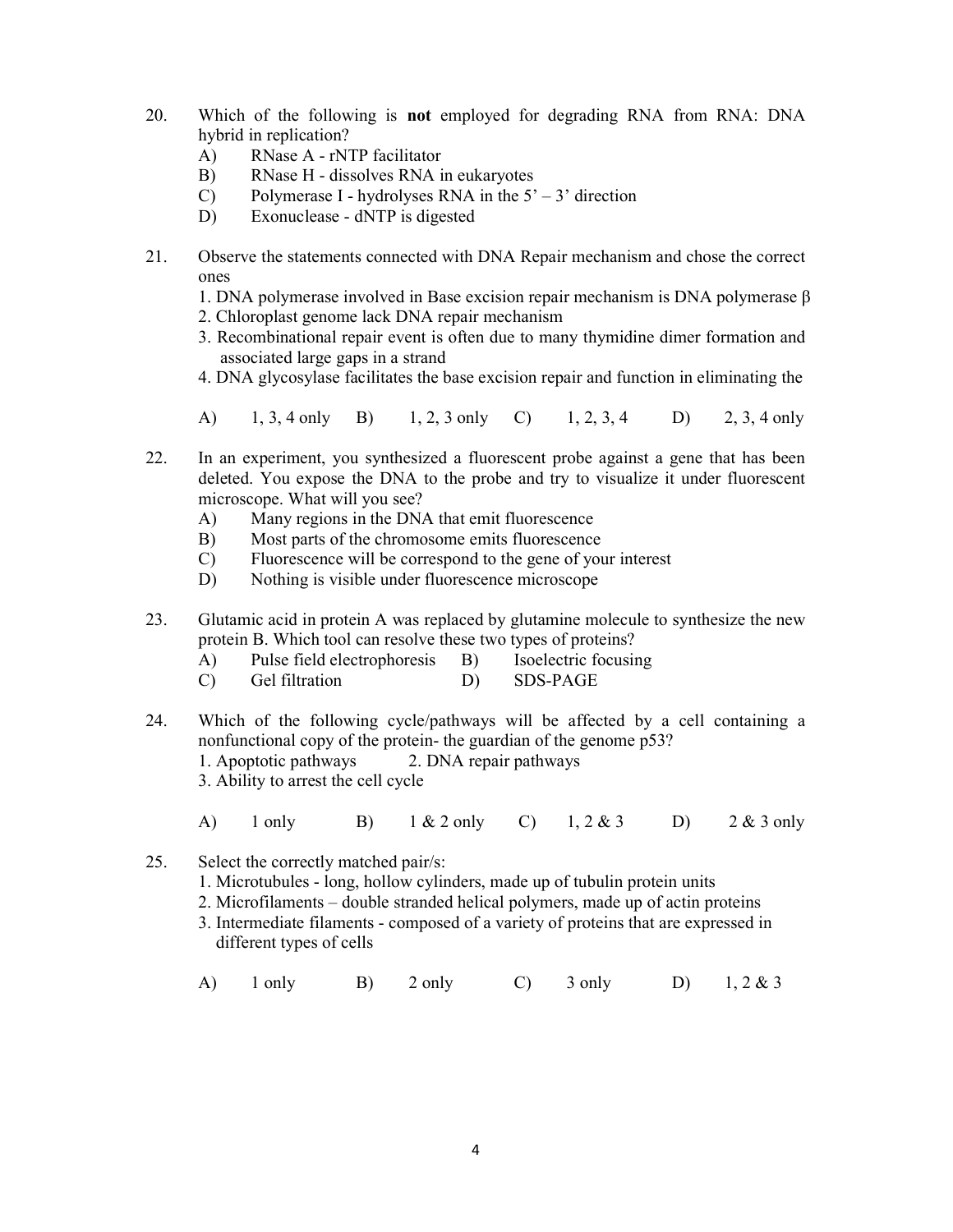- 26. Analyze the statements given below with cell cycle regulators that cause key events, such as DNA replication or chromosome separation and choose the correct ones.
	- 1. Cyclin-dependent kinases that phosphorylate specific target proteins. The attached phosphate group acts like a switch, making the target protein more or less active.
	- 2. Maturation-promoting factor complexes add phosphate tags to several different proteins in the nuclear envelope, resulting in its breakdown, and also activate targets that promote chromosome condensation and other M phase events
	- 3. Maturation-promoting factor also triggers its own destruction by activating the anaphase-promoting complex/cyclosome (APC/C), a protein complex that causes M cyclins to be destroyed starting in anaphase.

A) 1 & 2 only B) 1 & 3 only C) 2 & 3 only D) 1, 2 & 3

- 27. Analyze the statements connected with Transduction and chose the correct ones
	- 1. It does not require physical contact between the cell donating the DNA and the cell receiving the DNA, and it is DNAase resistant.
		- 2. It happens only through lytic cycle.
		- 3. It is important as it explains the mode by which antibiotic drugs become ineffective due to the transfer of antibiotic-resistance genes between bacteria.
		- A) 1, 2, & 3 B) 1 only C) 1 & 2 only D) 1 & 3 only
- 28. Identify the family that shows the characters such as fleshy leaves, hairy or scarious stipulate, unilocular ovary with 2 to many campylotropous ovules on a basal central placenta with 2-5 styled condition
	- A) Brassicaceae B) Portulaceaceae
	- C) Amaranthaceae D) Polygalaceae
- 29. Flowers are unisexual, hypogynous, androecium 4-5, filaments incurved in bud, anthers explosive, gynoecium 1, ovary unilocular, superior, style 1 and seed endospermic. The family which shows these characters is
	- A) Arecaceae B) Euphorbiaceae
		- C) Urticaceae D) Poaceae
- 30. Systematic essential steps are noticed in the preparation of paraffin sections before staining has begun. Select the correct sequence for paraffin embedded sections preparation
	- A) Fixation -Clearing Dehydration –Infiltration Embedding -Sectioning
	- B) Fixation Dehydration-Infiltration –Clearing Embedding -Sectioning
	- C) Fixation Dehydration –Clearing –Infiltration Embedding -Sectioning
	- D) Fixation Dehydration –Clearing- Embedding –Infiltration –Sectioning
- 31. Select the mismatched pairs (thallus nature: species)
	- 1. Coenobium Pandorina
	- 2. Unicellular, motile Chlorella
	- 3. Filamentous, unbranched Oedogonium
	- 4. Heterotrichous Ulothrix

A)  $2 \text{ only}$  B)  $4 \text{ only}$  C)  $1 \text{ only}$  D)  $2 \& 4 \text{ only}$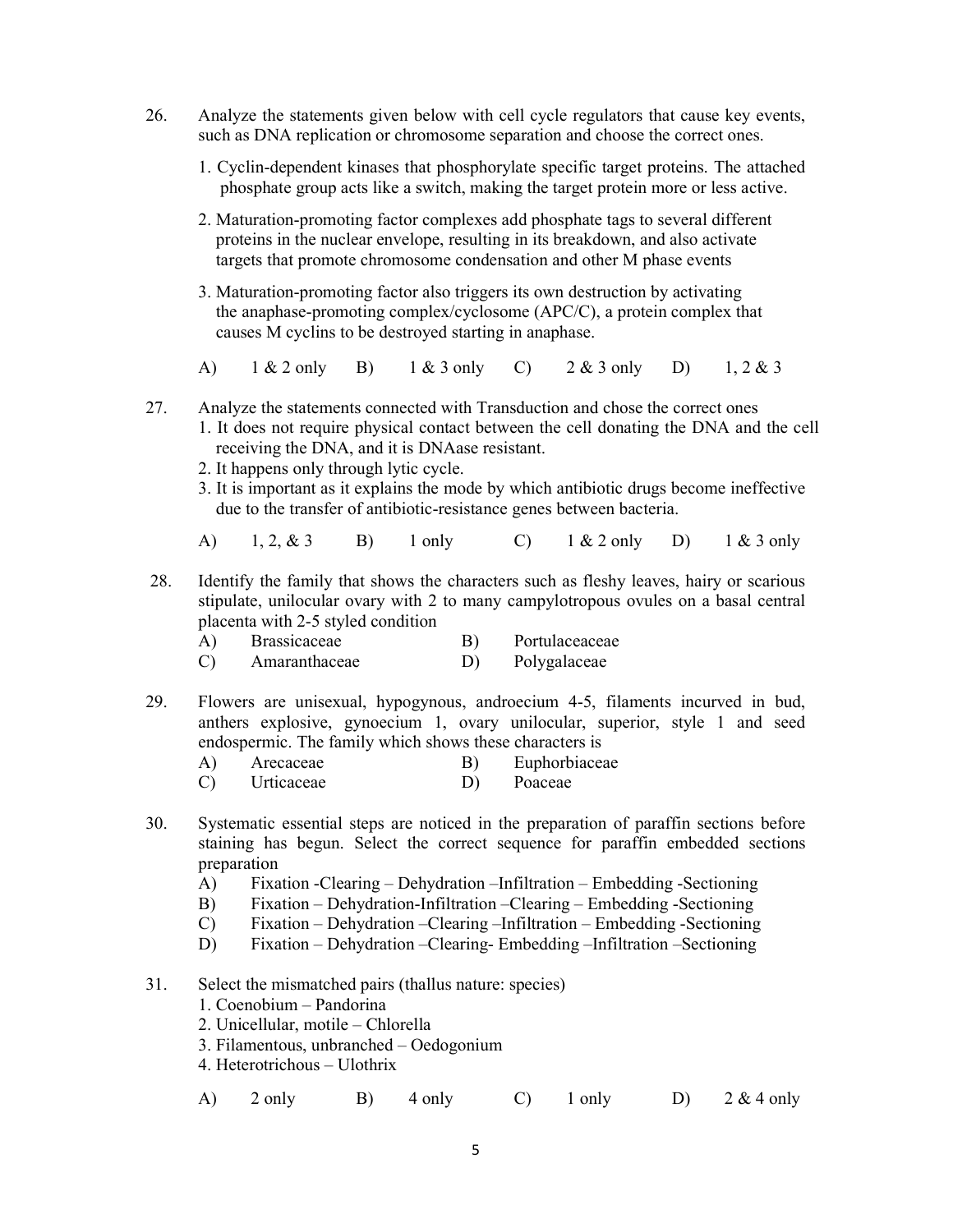| 32. |                                   | rings of cambium. This is noticed in the species                                                                                                                                                                                                                                                                                                                                              |    |              |                                                      |                       |                                                                                   |                 |    | Anomalous secondary growth is characterized by the formation of successive          |
|-----|-----------------------------------|-----------------------------------------------------------------------------------------------------------------------------------------------------------------------------------------------------------------------------------------------------------------------------------------------------------------------------------------------------------------------------------------------|----|--------------|------------------------------------------------------|-----------------------|-----------------------------------------------------------------------------------|-----------------|----|-------------------------------------------------------------------------------------|
|     | A)                                | Boerhaavia                                                                                                                                                                                                                                                                                                                                                                                    | B) | Bignonia     |                                                      | $\mathcal{C}$         | Tinospora                                                                         |                 | D) | Mirabilis                                                                           |
| 33. | A)<br>$\mathcal{C}$ )             | Pollen allergy, a common syndrome includes the symptoms such as:<br>1. Nasal congestion 2. Sinus pressure with facial pain<br>4. Itchy, watery eyes<br>1, 2, 3, 4, 5<br>$1, 2, 3 \& 5$ only                                                                                                                                                                                                   |    |              | B)<br>D)                                             |                       | 5. Decreased sense of taste or smell<br>$1, 3, 4 & 5$ only<br>$1, 2, 3 \& 4$ only | 3. Running nose |    |                                                                                     |
| 34. | 1.<br>3.                          | Which among the following pairs of fungi are correctly matched?<br>$Earthstars = Astraeus$<br>Artist's Bracket = Ganoderma                                                                                                                                                                                                                                                                    |    |              |                                                      | 2.                    | Poroid Fungi = Polyporus                                                          |                 |    |                                                                                     |
|     | A)                                | $1 \& 2$ only                                                                                                                                                                                                                                                                                                                                                                                 | B) | $1 & 3$ only |                                                      | $\mathcal{C}$ )       | $2 & 3$ only                                                                      |                 | D) | 1, 2 & 3                                                                            |
| 35. | A)<br>B)<br>$\mathcal{C}$<br>D)   | Select the mismatch (plant vs family) from the given pairs:<br>Shorea robusta<br>Lactuca sativa<br>Hemidesmus indicus<br>Mentha arvensis                                                                                                                                                                                                                                                      |    |              | $\overline{\phantom{0}}$<br>$\overline{\phantom{0}}$ | Fabaceae<br>Lamiaceae | Dipterocarpaceae<br>Asclepiadaceae                                                |                 |    |                                                                                     |
| 36. | A)<br>B)<br>$\mathcal{C}$ )<br>D) | microtechnique:<br>60% ethanol, 30% chloroform and 10% glacial acetic acid<br>50% ethanol, 40% chloroform and 10% glacial acetic acid<br>60% ethanol, 20% chloroform and 20% glacial acetic acid<br>40% ethanol, 30% chloroform and 30% glacial acetic acid                                                                                                                                   |    |              |                                                      |                       |                                                                                   |                 |    | Identify the correct combination of Carnoy's solution, the common fixative in       |
| 37. | A)<br>C)                          | unreduced and have same number of chromosomes and genetic material is known as<br>Apospory<br>Adventive embryony                                                                                                                                                                                                                                                                              |    |              | B)<br>D)                                             |                       | Diplospory<br>Parthenogenesis                                                     |                 |    | Megaspore mother cell divides mitotically thrice to form 8 nuclei. The embryosac is |
| 38. | A)<br>$\mathcal{C}$               | famine periods; others as a staple food or even a delicacy. Identify the food lichens:<br><b>Bryoria</b><br>Cladina                                                                                                                                                                                                                                                                           |    |              | B)<br>D)                                             |                       | Umbilicaria<br>All the above                                                      |                 |    | Lichens are eaten by many different cultures across the world especially during     |
| 39. |                                   | Observe the statements with Equisetum and chose the correct ones:<br>1. Homosporous pteridophyte<br>2. Gametophyte is homothallic<br>3. Antherozoid is spirally coiled with the lower part is expanded with tuft of flagella<br>attached to the anterior end<br>4. Archegonium was embedded without neck cells, neck canal cells, and the venter<br>consists of ventral canal cell and an egg |    |              |                                                      |                       |                                                                                   |                 |    |                                                                                     |
|     | A)                                | $1, 3 \& 4$ only B)                                                                                                                                                                                                                                                                                                                                                                           |    |              | $1, 2 \& 3$ only C)                                  |                       | $2 & 3$ only                                                                      |                 | D) | $1, 2, 3 \& 4$                                                                      |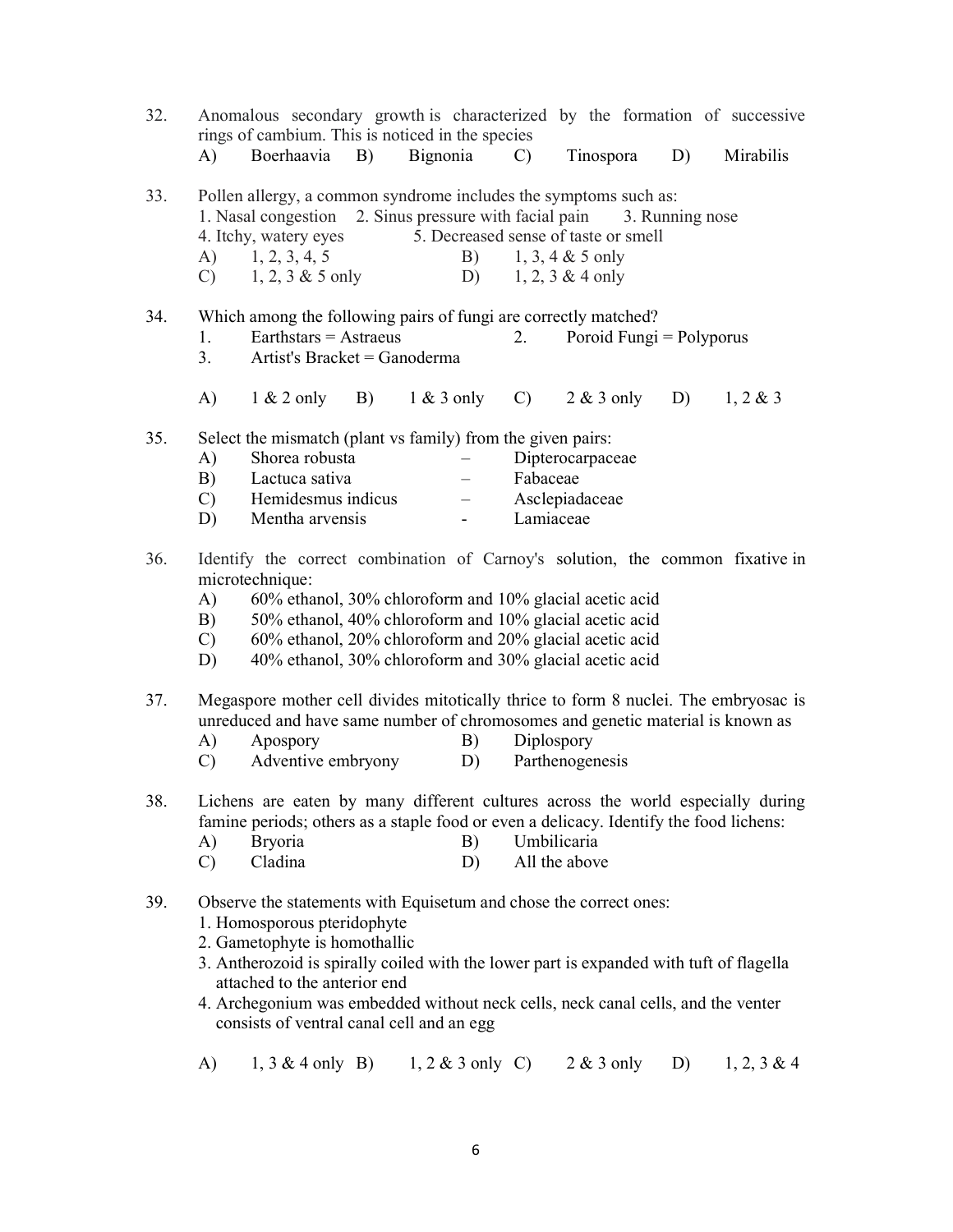| 40. | A)                                                                                                                                                                                                                                                                                                                             | Who is known as the father of Ethnobotany?<br>Schultes                                                                                                                                                                                                                                                                             | B) | Colines  |          | C)                       | Jones                                                          | D) | Harshberger                                                                                    |
|-----|--------------------------------------------------------------------------------------------------------------------------------------------------------------------------------------------------------------------------------------------------------------------------------------------------------------------------------|------------------------------------------------------------------------------------------------------------------------------------------------------------------------------------------------------------------------------------------------------------------------------------------------------------------------------------|----|----------|----------|--------------------------|----------------------------------------------------------------|----|------------------------------------------------------------------------------------------------|
| 41. | A)<br>$\mathcal{C}$                                                                                                                                                                                                                                                                                                            | Spot out the binomial of cowpea:<br>Lathyruss sativus<br>Pisum sativum                                                                                                                                                                                                                                                             |    |          | B)<br>D) |                          | Vigna unguiculata<br>Lablab purpureus                          |    |                                                                                                |
| 42. | A)<br>$\mathcal{C}$                                                                                                                                                                                                                                                                                                            | Arborescent Lycopods like Lepidodendrales was evolved during:<br>Devonian of Paleaozoic<br>Jurassic of Mesozoic                                                                                                                                                                                                                    |    |          | B)<br>D) |                          | Carboniferous of Paleaozoic<br>Triassic of Mesozoic            |    |                                                                                                |
| 43. | ailment                                                                                                                                                                                                                                                                                                                        |                                                                                                                                                                                                                                                                                                                                    |    |          |          |                          |                                                                |    | The ethnic plant species <i>Ficus benghalensis</i> is used by the native people for curing the |
|     | A)                                                                                                                                                                                                                                                                                                                             | Hepatitis                                                                                                                                                                                                                                                                                                                          | B) | Jaundice |          | $\mathcal{C}$ )          | Mensis pain D)                                                 |    | All of these                                                                                   |
| 44. |                                                                                                                                                                                                                                                                                                                                | Observe the statements with Ginkgoales and select the correct ones:<br>1. Luxuriance and worldwide distribution during Permian period of Mesozoic age<br>2. Wood is pycnoxylic<br>3. Dichotomous venation is usually present in the leaves<br>4. Spermatozoids are motile and contain spiral bands of flagella                     |    |          |          |                          |                                                                |    |                                                                                                |
|     | A)                                                                                                                                                                                                                                                                                                                             |                                                                                                                                                                                                                                                                                                                                    |    |          |          |                          | 1, 2 & 3 only B) 1, 3 & 4 only C) 2, 3 & 4 only D) 1, 2, 3 & 4 |    |                                                                                                |
| 45. | A)<br>$\mathcal{C}$                                                                                                                                                                                                                                                                                                            | Identify the species with the following features - Stem usually had large pith, narrow<br>vascular cylinder with thick cortex and a number of gum canals, small amount of<br>secondary growth, scalariform thickenings; pitted thickenings rather rare, leaf traces<br>were direct and no girdles.<br>Lyginopteris<br>Williamsonia |    |          | B)<br>D) | Cordaites<br>Cycadeoidea |                                                                |    |                                                                                                |
| 46. | known as:<br>$\bf{A}$                                                                                                                                                                                                                                                                                                          | Specimen designated from the original material as the nomenclatural type, in<br>conformity with Art. 9.9 and 9.10, if no holotype was indicated at the time of<br>publication, or if it is missing, or if it is found to belong to more than one taxon is<br>Lectotype                                                             | B) | Paratype |          | $\mathcal{C}$            | Neotype                                                        | D) | Epitype                                                                                        |
| 47. | Sort out the pollutants released from Automobile exhaust?<br>Carbon compounds, sulphur compounds, Hydro carbons<br>A)<br>Nitrogen compounds, sulphur compounds, Hydro carbons<br>B)<br>Nitrogen compounds, carbon compounds, Hydro carbons<br>$\mathcal{C}$<br>Nitrogen compounds, sulphur compounds, particulate matter<br>D) |                                                                                                                                                                                                                                                                                                                                    |    |          |          |                          |                                                                |    |                                                                                                |
| 48. | ones                                                                                                                                                                                                                                                                                                                           | Consider the following statements related to Ecological niche and select the correct<br>1. A niche is specific functional role of an organism<br>2. No two species can occupy the same niche at the same time<br>3. Two species can occupy the same niche at the same time in different habitats                                   |    |          |          |                          |                                                                |    |                                                                                                |
|     | A)                                                                                                                                                                                                                                                                                                                             | 1 only                                                                                                                                                                                                                                                                                                                             | B) | 2 only   |          | C)                       | $1 & 2$ only                                                   | D) | 1, 2 & 3                                                                                       |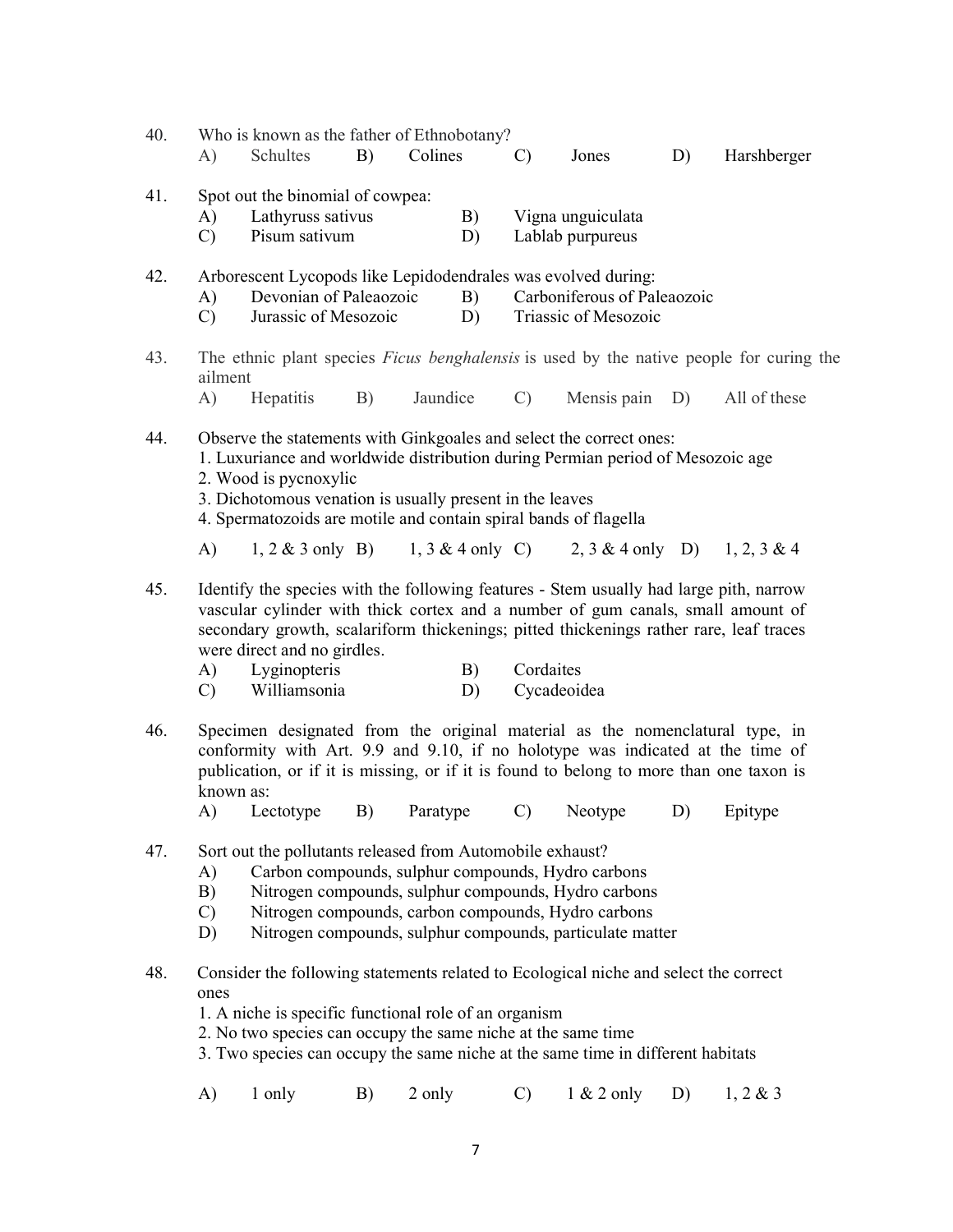- 49. Glycogen and cellulose are polysaccharides made up of
	- A) Both shows helical structures but with varied degree of helicity
	- B) Helical and β-sheet structure, respectively
	- C) Both shows β-sheet structures
	- D) β-sheet and Helical structure respectively
- 50. Analyze the statements connected with Succession and select the correct ones: 1. Increased productivity.
	- 2. The shift of nutrients from the reservoirs.
	- 3. Increased diversity of organisms with an increase in the niche development
	- 4. A gradual decline in the complexity of food webs.
	- A) 1 & 3 only B) 1 & 4 only C) 1, 2 & 3 only D) 1, 3 & 4 only
- 51. The pollutant gas which slows down our reflexes and make us confused and sleepy?
	- A) Carbon dioxide B) Carbon monoxide C) Nitrogen dioxide D) Ozone
- 52. Large ecosystem having distinct types of vegetation and wildlife is known as:
	- A) Biogeographic region B) Biome
	- C) Biogeographic provinces D) Biosphere reserve

| 53. |                     | Identify the forest types in Kerala.<br>1. Tropical Moist Deciduous<br>3. Tropical Wet Evergreen | 2. Tropical Dry Deciduous<br>4. Mountain Sub Tropical |                                 |  |  |
|-----|---------------------|--------------------------------------------------------------------------------------------------|-------------------------------------------------------|---------------------------------|--|--|
|     | A)<br>$\mathcal{C}$ | $1, 3$ and 4 only<br>$1, 2$ and 4 only                                                           | B)                                                    | $1, 2$ and 3 only<br>1, 2, 3, 4 |  |  |

54. Solar fuel is a synthetic fuel produced from solar energy i.e., the light is converted to chemical energy via reducing protons to hydrogen, or carbon dioxide to organic compounds is an example for:

| First -generation biofuels |    | Second-generation biofuels |
|----------------------------|----|----------------------------|
| Third-generation biofuels  | D) | Fourth-generation biofuels |

- 55. Monoclimax Theory of Clements describes the origin of dynamic ecology. Identify the major assumptions of the theory from the given statements:
	- 1. All successions of a region lead through time to the same adult organism (the climax) regardless of earlier site differences.
	- 2. Climatic factors determine the dominant species that can be present in a region, and completion results in selection of one or more species as the final dominants.
	- 3. Although climax is permanent because of its harmony with a stable habitat, the equilibrium is dynamic and not static.
	- A) 1 only B) 1 & 2 only C) 1 & 3 only D) 1, 2 & 3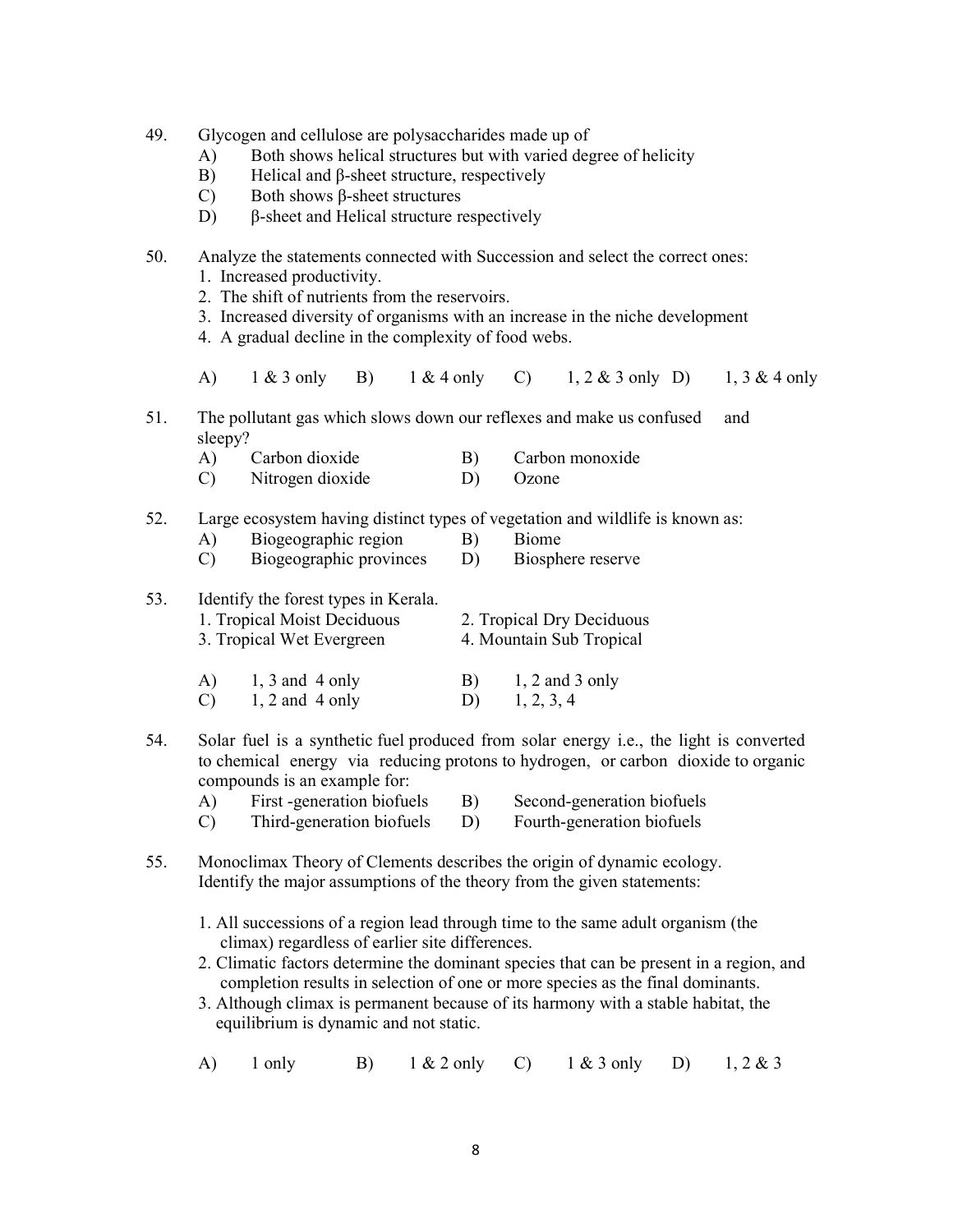56. Which among the following is/are examples of co-evolution? 1. Mutualism 2. Host-parasite 3. Predator-prey relationships between species 4. Competition within or between species

- A) 1, 2 & 3 only B) 1, 2 & 4 only C) 1 & 2 only D) 1, 2, 3 & 4
- 57. Which among the following statements substantiates the hypotheses about the origin of life?
	- 1. Oparin-Haldane hypothesis suggests that life arose gradually from inorganic molecules, with building blocks like amino acids forming first and then combining to make complex polymers
	- 2. Miller-Urey experiment provided the first evidence that organic molecules needed for life could be formed from inorganic components
	- 3. RNA world hypothesis, which suggests that the first life was self-replicating RNA

| A) | $2 & 3$ only | B) | $1 & 2$ only |
|----|--------------|----|--------------|
| C) | $1 & 3$ only | D) | $1, 2 \& 3$  |

58. Identify the correctly matched pair of Green House Gases (GHG) vs Global warming potential from the given table

| <b>GHG</b>        | GWP (100-year) |
|-------------------|----------------|
| 1. Carbon dioxide |                |
| 2. Methane        | 310            |
| 3. Nitrous oxide  | 21             |

- A)  $1 \text{ only}$  B)  $2 \text{ only}$  C)  $1 \& 2 \text{ only}$  D)  $3 \text{ only}$
- 59. Identify the molecule which has the highest diffusion coefficient in plasma membrane?

| Glycophorin      |  | F0-F1 ATPase     |
|------------------|--|------------------|
| Insulin receptor |  | ABC transporters |

- 60. Analyze the statements given below with Fast protein liquid chromatography (FPLC) and chose the correct ones.
	- 1. A form of liquid chromatography that is often used to analyze or purify mixtures of proteins
	- 2. Separation is based on ionic charge difference
	- 3. The buffer flow rate is controlled by a positive-displacement pump and is normally kept constant, while the composition of the buffer can be varied by drawing fluids in different proportions from two or more external reservoirs.
	- 4. The stationary phase is a resin composed of beads, usually of cross-linked agarose, packed into a cylindrical glass or plastic column.
	- A) 1, 3 & 4 only B) 1, 2 & 4 only C) 1, 2, 3 only D) 1, 2, 3, & 4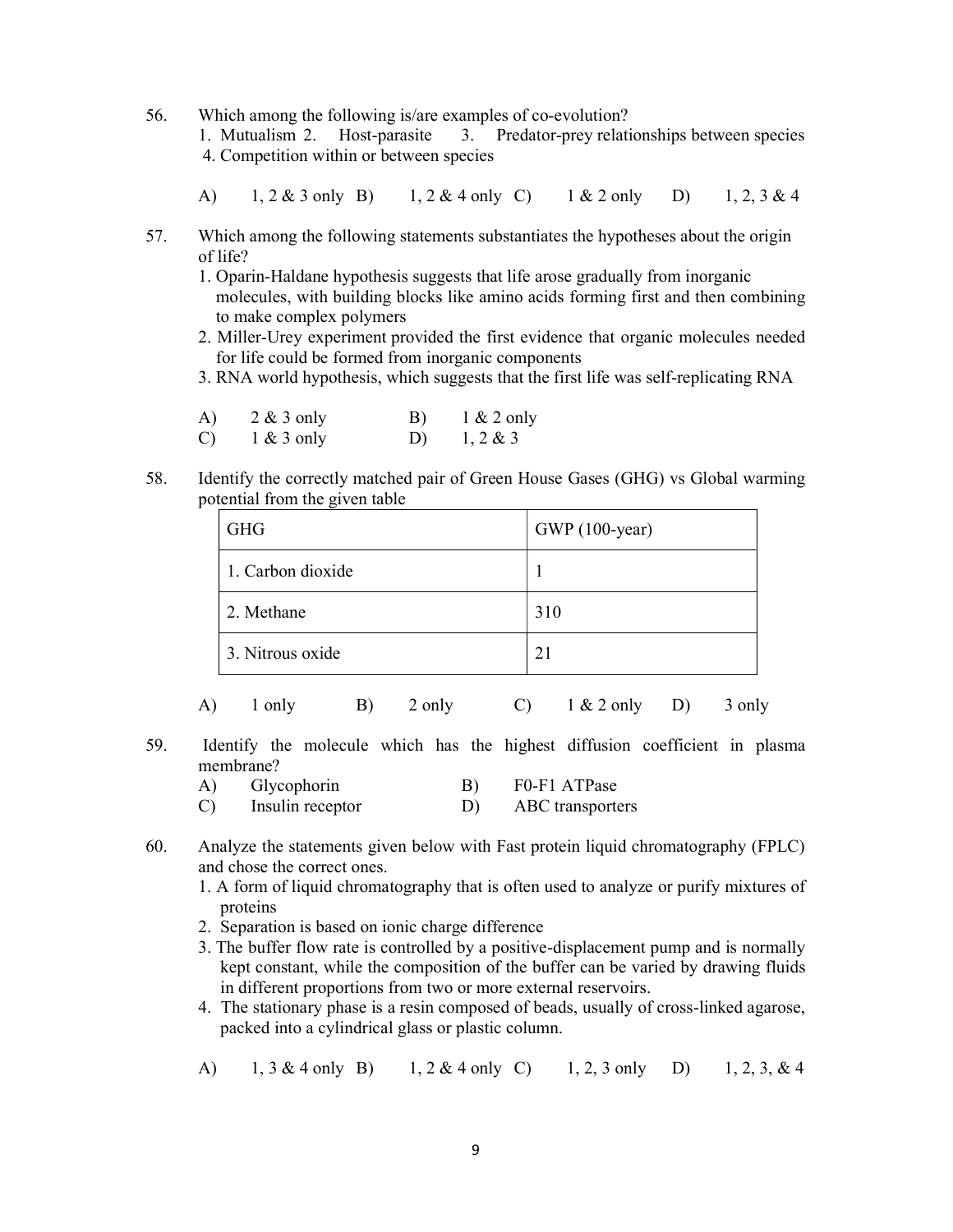- 61. In a competitive inhibition of enzyme catalyzed reaction
	- A) V<sub>max</sub> is increased and  $K<sub>m</sub>$  is decreased
	- B)  $V_{\text{max}}$  is increased and  $K_{\text{m}}$  is increased
	- C) V<sub>max</sub> is normal and  $K<sub>m</sub>$  is decreased
	- D) V<sub>max</sub> is normal and  $K<sub>m</sub>$  is increased
- 62. Analyze the statements in connection with ethylene vs abscission and select the correct ones.
	- 1. Ethylene accelerates the rate of abscission by inducing the synthesis of wall hydrolases in the abscission zone.
	- 2. IAA moving acropetally from the leaf blade is thought to retard abscission by maintaining the abscission zone in an ethylene-insensitive state.
	- 3. It also inhibits the expression of genes encoding abscission-specific cellulases and polygalact uranases.
	- 4. As leaves age, the auxin concentration drops, and the ethylene-induced abscission syndrome commences. Abscisic acid and jasmonates also reported to induce abscission
	- A) 1, 2 & 3 only B) 1 & 4 only C) 1, 3 & 4 only D) 1, 2, 3 & 4
- 63. Analyze the features with Marchantia and select the correct statements from the given options:
	- 1. Sex organs are born on the stalked antheridiophore and archegoniophore.
	- 2. The upper epidermis consists of air pores, which open in the air chamber present in the photosynthetic zone. The upper epidermis lack chloroplasts.
	- 3. Beneath the air chamber and photosynthetic zone lies the storage zone. It lacks chloroplasts and is made up of parenchymatous cells. They store protein, starch, oil and mucilage.
	- 4. The smooth walled rhizoids and scales are extended from the lower epidermis.
	- A) 1 & 2 only B) 1, 2 & 3 only C) 2, 3 & 4 only D) 1 & 3 only
- 64. Flow cytometry is employed in research connected with:
	- A) Cell counting & sorting
	- B) Determining cell characteristics and function
	- C) Detecting microorganisms
	- D) All the above
- 65. Separation of isomers is carried effectively using:
	- A) Counter-current chromatography
	- B) Chiral chromatography
	- C) Paper chromatography
	- D) Thin layer chromatography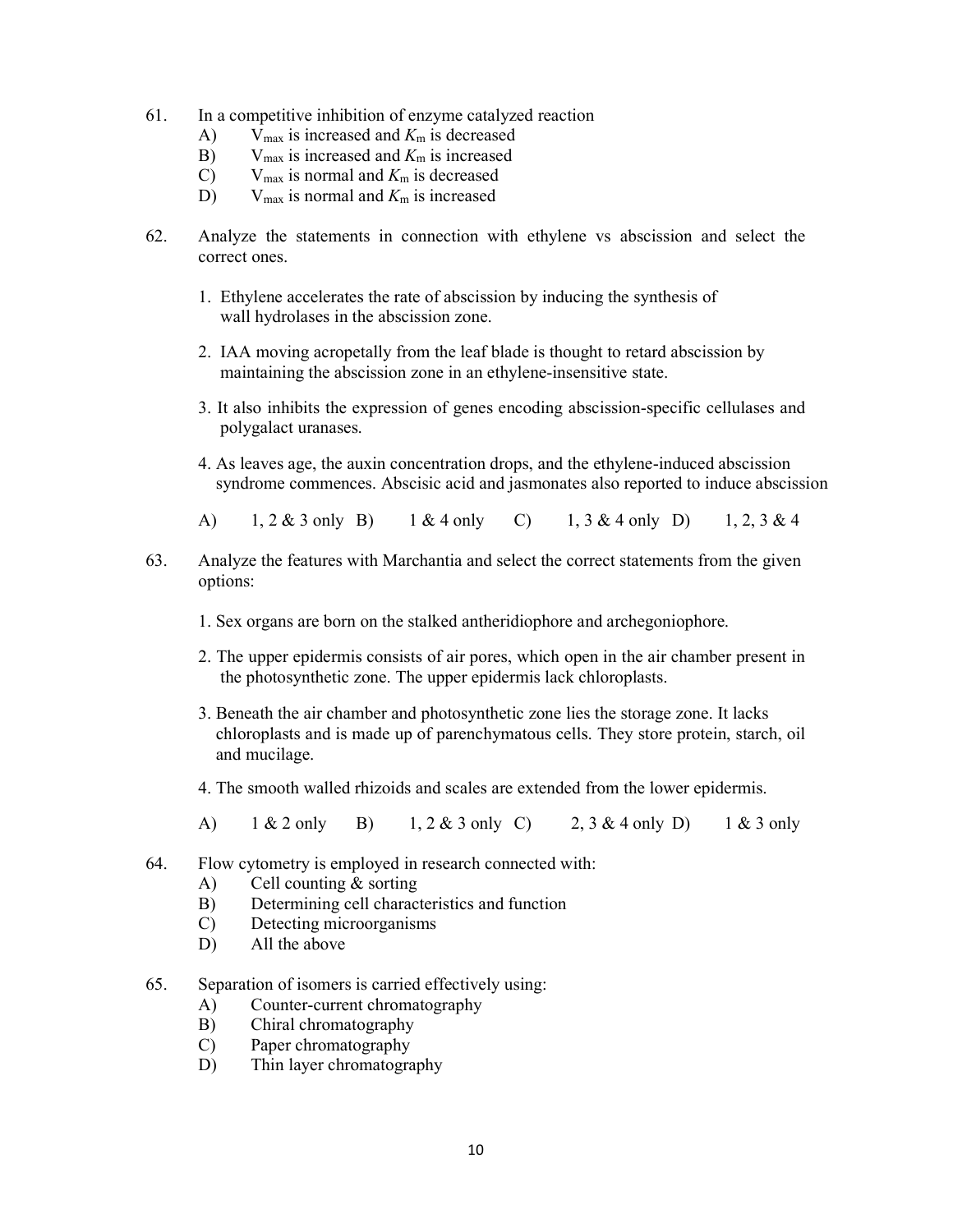- 66. Passive transport is the simplest method of transport. Consider the statements in connection with passive transport and select the correct ONES
	- 1. Based on the thermodynamics of the system, particles will move from an area of high concentration to an area of low concentration in order to increase the entropy of the cell.
	- 2. Particle movement will occur spontaneously as the free energy (Gibbs free energy; ∆G) of the system is negative
	- 3. If ∆G<0, then particle movement is considered to be spontaneous; whereas, ∆G>0 particle movement requires the input of energy to move in the desired direction. The properties of the membrane must also be considered when determining the rate of flow of the substrate. Darcy's Law can be used to determine flow rate.

|     | A)                                                                 | $1 & 2$ only                                  | B) | $1 & 3$ only                                           | $\mathcal{C}$ | $2 & 4$ only                                                            | D) | 1, 2 & 3    |  |  |
|-----|--------------------------------------------------------------------|-----------------------------------------------|----|--------------------------------------------------------|---------------|-------------------------------------------------------------------------|----|-------------|--|--|
| 67. |                                                                    | ----- is referred to as Puff ball fungus:     |    |                                                        |               |                                                                         |    |             |  |  |
|     | A)                                                                 | Claviceps                                     | B) | Ustilago                                               | $\mathcal{C}$ | Morchella                                                               | D) | Lycoperdon  |  |  |
| 68. |                                                                    | Laminarin is present in:                      |    |                                                        |               |                                                                         |    |             |  |  |
|     | A)                                                                 | Cryptophyta                                   | B) | Bacillariophyta                                        |               |                                                                         |    |             |  |  |
|     | $\mathcal{C}$                                                      | Rhodophyta                                    |    | D)                                                     |               | Phaeophyta                                                              |    |             |  |  |
| 69. |                                                                    | Match List I with List II:                    |    |                                                        |               |                                                                         |    |             |  |  |
|     | List I                                                             |                                               |    | List II                                                |               |                                                                         |    |             |  |  |
|     | a. Fungi                                                           |                                               |    | 1. Volutin                                             |               |                                                                         |    |             |  |  |
|     |                                                                    | b. Bacteria                                   |    | 2. Floridin starch                                     |               |                                                                         |    |             |  |  |
|     | c. Diatoms<br>d. Red algae                                         |                                               |    | 3. Diaminopimelic acid<br>4. Chitin                    |               |                                                                         |    |             |  |  |
|     |                                                                    |                                               |    |                                                        |               |                                                                         |    |             |  |  |
|     | A)                                                                 | $a-4$ , $b-3$ , $c-2$ , $d-1$                 |    | B)                                                     |               | $a-2$ , $b-3$ , $c-4$ , $d-1$                                           |    |             |  |  |
|     | $\mathcal{C}$                                                      | $a-3$ , $b-4$ , $c-1$ , $d-2$                 |    | D)                                                     |               | $a-4, b-3, c-1, d-2$                                                    |    |             |  |  |
| 70. | Choose the correct statement/s                                     |                                               |    |                                                        |               |                                                                         |    |             |  |  |
|     | In Rivularia filament is completely within gelatinous sheath<br>1. |                                               |    |                                                        |               |                                                                         |    |             |  |  |
|     | 2.                                                                 | Chlorococcales are filamentous form           |    |                                                        |               |                                                                         |    |             |  |  |
|     | 3.                                                                 | Chlorella reproduces by non motile spores     |    |                                                        |               |                                                                         |    |             |  |  |
|     |                                                                    | 4.<br>Carpospore is absent in Batrachospermum |    |                                                        |               |                                                                         |    |             |  |  |
|     | A)                                                                 | 1 only                                        |    | B)                                                     | 1 and 2 only  |                                                                         |    |             |  |  |
|     | $\mathcal{C}$                                                      | 3 and 4 only                                  |    | D)                                                     |               | 1 and 3 only                                                            |    |             |  |  |
| 71. |                                                                    |                                               |    |                                                        |               | An extreme xerophytic gymnosperm with a single pair of opposite leaves: |    |             |  |  |
|     | A)                                                                 | Wielandiella B)                               |    | Pentaxylon                                             | $\mathcal{C}$ | Ginkgo                                                                  | D) | Welwitschia |  |  |
| 72. |                                                                    |                                               |    | Minute separable rounded outgrowths of lichen thallus: |               |                                                                         |    |             |  |  |
|     | A)                                                                 | Cilia                                         | B) | Soralia                                                | $\mathcal{C}$ | Soredia                                                                 | D) | Ascospore   |  |  |
| 73. | A host for a pathogen to tide out unfavourable condition:          |                                               |    |                                                        |               |                                                                         |    |             |  |  |
|     |                                                                    |                                               |    |                                                        |               |                                                                         |    |             |  |  |
|     | $\mathbf{A}$                                                       | Collateral host                               |    | B)                                                     |               | Subsidiary host                                                         |    |             |  |  |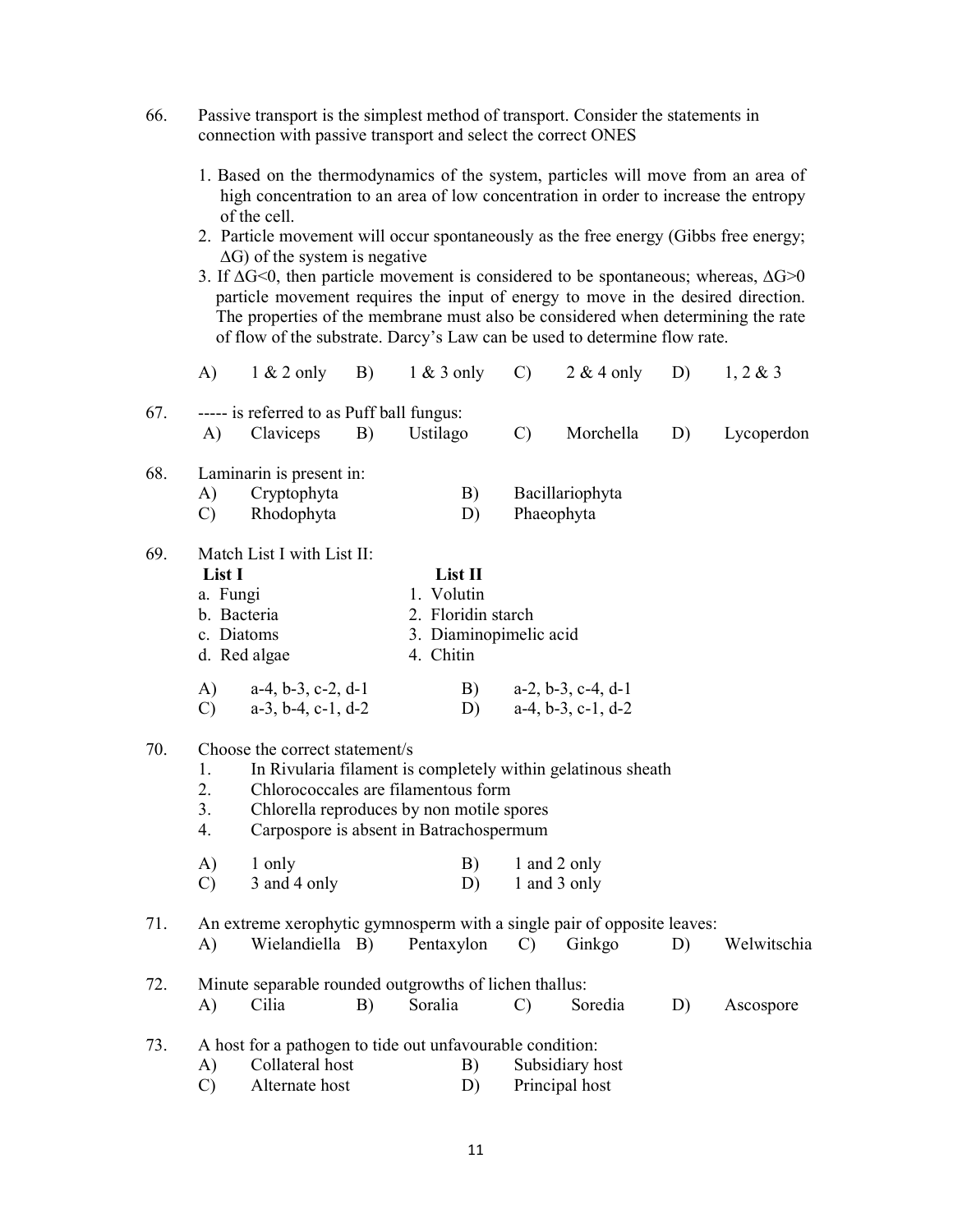| Isolation<br>A)<br>B)<br>Roguing<br>Field sanitation<br>All of these<br>$\mathcal{C}$<br>D)<br>75.<br>A member of Sphaerocarpales<br>Riella<br>Targionia<br>$\mathbf{C}$ )<br>Cyathodium D)<br>Reboulia<br>A)<br>B)<br>76.<br>Choose the Correct statements<br>1. Minimal media is without nutrients<br>2. Minimal media is without organic compounds other than a carbon source<br>3. Minimal media has all inorganic ions<br>4. Minimal media has no inorganic ions<br>A)<br>$1 \& 4$ only B)<br>$1 \& 3$ only C) $2 \& 3$ only D)<br>$2 & 4$ only<br>77.<br>Find the correct sequence<br>1. Entry of phage DNA<br>2. Control of synthetic machinery<br>3. Adsorption of phage particle to bacterial cell<br>4. Assembly of phage particles from DNA and protein<br>5. Penetration of tail through bacterial cell wall<br>6. Lysis of bacterial cell<br>A) $5, 6, 1, 3, 2, 4$<br>B) $3, 5, 1, 2, 4, 6$<br>$D)$ 1, 3, 4, 2, 6, 5<br>$C)$ 6, 3, 2, 1, 5, 4<br>78.<br>An example of anabolic pathway:<br>Splitting of sucrose into glucose and fructose<br>A)<br>Synthesis of proteins from amino acids<br>B)<br>Breakdown of protein<br>$\mathcal{C}$ )<br>Break down of DNA<br>D)<br>79.<br>Match List I with List II<br>List II<br>List I<br>1. Express until the presence of an inhibiting stimulus<br>a. Luxury genes<br>b. Constitutive genes<br>2. Lacks introns<br>3. Expressed in different cells and tissues<br>c. Repressible gene<br>d. Processed genes<br>4. Active in all types of cells<br>$a-3$ , $b-4$ , $c-2$ , $d-1$<br>$a-2$ , $b-3$ , $c-4$ , $d-1$<br>A)<br>B)<br>$a-4$ , $b-3$ , $c-2$ , $d-1$<br>$a-3$ , $b-4$ , $c-1$ , $d-2$<br>$\mathcal{C}$<br>D)<br>Monosaccharides are classified based on number of carbon atoms. Galactose is an<br>80.<br>example for:<br>Triose<br>A)<br>Tetrose<br>Pentose<br>Hexose<br>B)<br>$\mathcal{C}$<br>D)<br>81.<br>Ion exchange resin used in ion exchange chromatography<br>CM sephadex<br>B)<br>Polyacrylamide<br>A)<br>Starch | 74. | Viral diseases in plants can be controlled by: |        |  |  |    |  |  |  |  |  |  |
|---------------------------------------------------------------------------------------------------------------------------------------------------------------------------------------------------------------------------------------------------------------------------------------------------------------------------------------------------------------------------------------------------------------------------------------------------------------------------------------------------------------------------------------------------------------------------------------------------------------------------------------------------------------------------------------------------------------------------------------------------------------------------------------------------------------------------------------------------------------------------------------------------------------------------------------------------------------------------------------------------------------------------------------------------------------------------------------------------------------------------------------------------------------------------------------------------------------------------------------------------------------------------------------------------------------------------------------------------------------------------------------------------------------------------------------------------------------------------------------------------------------------------------------------------------------------------------------------------------------------------------------------------------------------------------------------------------------------------------------------------------------------------------------------------------------------------------------------------------------------------------------------------------------------------------------------------------------------------------------------|-----|------------------------------------------------|--------|--|--|----|--|--|--|--|--|--|
|                                                                                                                                                                                                                                                                                                                                                                                                                                                                                                                                                                                                                                                                                                                                                                                                                                                                                                                                                                                                                                                                                                                                                                                                                                                                                                                                                                                                                                                                                                                                                                                                                                                                                                                                                                                                                                                                                                                                                                                             |     |                                                |        |  |  |    |  |  |  |  |  |  |
|                                                                                                                                                                                                                                                                                                                                                                                                                                                                                                                                                                                                                                                                                                                                                                                                                                                                                                                                                                                                                                                                                                                                                                                                                                                                                                                                                                                                                                                                                                                                                                                                                                                                                                                                                                                                                                                                                                                                                                                             |     |                                                |        |  |  |    |  |  |  |  |  |  |
|                                                                                                                                                                                                                                                                                                                                                                                                                                                                                                                                                                                                                                                                                                                                                                                                                                                                                                                                                                                                                                                                                                                                                                                                                                                                                                                                                                                                                                                                                                                                                                                                                                                                                                                                                                                                                                                                                                                                                                                             |     |                                                |        |  |  |    |  |  |  |  |  |  |
|                                                                                                                                                                                                                                                                                                                                                                                                                                                                                                                                                                                                                                                                                                                                                                                                                                                                                                                                                                                                                                                                                                                                                                                                                                                                                                                                                                                                                                                                                                                                                                                                                                                                                                                                                                                                                                                                                                                                                                                             |     |                                                |        |  |  |    |  |  |  |  |  |  |
|                                                                                                                                                                                                                                                                                                                                                                                                                                                                                                                                                                                                                                                                                                                                                                                                                                                                                                                                                                                                                                                                                                                                                                                                                                                                                                                                                                                                                                                                                                                                                                                                                                                                                                                                                                                                                                                                                                                                                                                             |     |                                                |        |  |  |    |  |  |  |  |  |  |
|                                                                                                                                                                                                                                                                                                                                                                                                                                                                                                                                                                                                                                                                                                                                                                                                                                                                                                                                                                                                                                                                                                                                                                                                                                                                                                                                                                                                                                                                                                                                                                                                                                                                                                                                                                                                                                                                                                                                                                                             |     |                                                |        |  |  |    |  |  |  |  |  |  |
|                                                                                                                                                                                                                                                                                                                                                                                                                                                                                                                                                                                                                                                                                                                                                                                                                                                                                                                                                                                                                                                                                                                                                                                                                                                                                                                                                                                                                                                                                                                                                                                                                                                                                                                                                                                                                                                                                                                                                                                             |     |                                                |        |  |  |    |  |  |  |  |  |  |
|                                                                                                                                                                                                                                                                                                                                                                                                                                                                                                                                                                                                                                                                                                                                                                                                                                                                                                                                                                                                                                                                                                                                                                                                                                                                                                                                                                                                                                                                                                                                                                                                                                                                                                                                                                                                                                                                                                                                                                                             |     |                                                |        |  |  |    |  |  |  |  |  |  |
|                                                                                                                                                                                                                                                                                                                                                                                                                                                                                                                                                                                                                                                                                                                                                                                                                                                                                                                                                                                                                                                                                                                                                                                                                                                                                                                                                                                                                                                                                                                                                                                                                                                                                                                                                                                                                                                                                                                                                                                             |     |                                                |        |  |  |    |  |  |  |  |  |  |
|                                                                                                                                                                                                                                                                                                                                                                                                                                                                                                                                                                                                                                                                                                                                                                                                                                                                                                                                                                                                                                                                                                                                                                                                                                                                                                                                                                                                                                                                                                                                                                                                                                                                                                                                                                                                                                                                                                                                                                                             |     |                                                |        |  |  |    |  |  |  |  |  |  |
|                                                                                                                                                                                                                                                                                                                                                                                                                                                                                                                                                                                                                                                                                                                                                                                                                                                                                                                                                                                                                                                                                                                                                                                                                                                                                                                                                                                                                                                                                                                                                                                                                                                                                                                                                                                                                                                                                                                                                                                             |     |                                                |        |  |  |    |  |  |  |  |  |  |
|                                                                                                                                                                                                                                                                                                                                                                                                                                                                                                                                                                                                                                                                                                                                                                                                                                                                                                                                                                                                                                                                                                                                                                                                                                                                                                                                                                                                                                                                                                                                                                                                                                                                                                                                                                                                                                                                                                                                                                                             |     |                                                |        |  |  |    |  |  |  |  |  |  |
|                                                                                                                                                                                                                                                                                                                                                                                                                                                                                                                                                                                                                                                                                                                                                                                                                                                                                                                                                                                                                                                                                                                                                                                                                                                                                                                                                                                                                                                                                                                                                                                                                                                                                                                                                                                                                                                                                                                                                                                             |     |                                                |        |  |  |    |  |  |  |  |  |  |
|                                                                                                                                                                                                                                                                                                                                                                                                                                                                                                                                                                                                                                                                                                                                                                                                                                                                                                                                                                                                                                                                                                                                                                                                                                                                                                                                                                                                                                                                                                                                                                                                                                                                                                                                                                                                                                                                                                                                                                                             |     |                                                |        |  |  |    |  |  |  |  |  |  |
|                                                                                                                                                                                                                                                                                                                                                                                                                                                                                                                                                                                                                                                                                                                                                                                                                                                                                                                                                                                                                                                                                                                                                                                                                                                                                                                                                                                                                                                                                                                                                                                                                                                                                                                                                                                                                                                                                                                                                                                             |     |                                                |        |  |  |    |  |  |  |  |  |  |
|                                                                                                                                                                                                                                                                                                                                                                                                                                                                                                                                                                                                                                                                                                                                                                                                                                                                                                                                                                                                                                                                                                                                                                                                                                                                                                                                                                                                                                                                                                                                                                                                                                                                                                                                                                                                                                                                                                                                                                                             |     |                                                |        |  |  |    |  |  |  |  |  |  |
|                                                                                                                                                                                                                                                                                                                                                                                                                                                                                                                                                                                                                                                                                                                                                                                                                                                                                                                                                                                                                                                                                                                                                                                                                                                                                                                                                                                                                                                                                                                                                                                                                                                                                                                                                                                                                                                                                                                                                                                             |     |                                                |        |  |  |    |  |  |  |  |  |  |
|                                                                                                                                                                                                                                                                                                                                                                                                                                                                                                                                                                                                                                                                                                                                                                                                                                                                                                                                                                                                                                                                                                                                                                                                                                                                                                                                                                                                                                                                                                                                                                                                                                                                                                                                                                                                                                                                                                                                                                                             |     |                                                |        |  |  |    |  |  |  |  |  |  |
|                                                                                                                                                                                                                                                                                                                                                                                                                                                                                                                                                                                                                                                                                                                                                                                                                                                                                                                                                                                                                                                                                                                                                                                                                                                                                                                                                                                                                                                                                                                                                                                                                                                                                                                                                                                                                                                                                                                                                                                             |     |                                                |        |  |  |    |  |  |  |  |  |  |
|                                                                                                                                                                                                                                                                                                                                                                                                                                                                                                                                                                                                                                                                                                                                                                                                                                                                                                                                                                                                                                                                                                                                                                                                                                                                                                                                                                                                                                                                                                                                                                                                                                                                                                                                                                                                                                                                                                                                                                                             |     |                                                |        |  |  |    |  |  |  |  |  |  |
|                                                                                                                                                                                                                                                                                                                                                                                                                                                                                                                                                                                                                                                                                                                                                                                                                                                                                                                                                                                                                                                                                                                                                                                                                                                                                                                                                                                                                                                                                                                                                                                                                                                                                                                                                                                                                                                                                                                                                                                             |     |                                                |        |  |  |    |  |  |  |  |  |  |
|                                                                                                                                                                                                                                                                                                                                                                                                                                                                                                                                                                                                                                                                                                                                                                                                                                                                                                                                                                                                                                                                                                                                                                                                                                                                                                                                                                                                                                                                                                                                                                                                                                                                                                                                                                                                                                                                                                                                                                                             |     |                                                |        |  |  |    |  |  |  |  |  |  |
|                                                                                                                                                                                                                                                                                                                                                                                                                                                                                                                                                                                                                                                                                                                                                                                                                                                                                                                                                                                                                                                                                                                                                                                                                                                                                                                                                                                                                                                                                                                                                                                                                                                                                                                                                                                                                                                                                                                                                                                             |     |                                                |        |  |  |    |  |  |  |  |  |  |
|                                                                                                                                                                                                                                                                                                                                                                                                                                                                                                                                                                                                                                                                                                                                                                                                                                                                                                                                                                                                                                                                                                                                                                                                                                                                                                                                                                                                                                                                                                                                                                                                                                                                                                                                                                                                                                                                                                                                                                                             |     |                                                |        |  |  |    |  |  |  |  |  |  |
|                                                                                                                                                                                                                                                                                                                                                                                                                                                                                                                                                                                                                                                                                                                                                                                                                                                                                                                                                                                                                                                                                                                                                                                                                                                                                                                                                                                                                                                                                                                                                                                                                                                                                                                                                                                                                                                                                                                                                                                             |     |                                                |        |  |  |    |  |  |  |  |  |  |
|                                                                                                                                                                                                                                                                                                                                                                                                                                                                                                                                                                                                                                                                                                                                                                                                                                                                                                                                                                                                                                                                                                                                                                                                                                                                                                                                                                                                                                                                                                                                                                                                                                                                                                                                                                                                                                                                                                                                                                                             |     |                                                |        |  |  |    |  |  |  |  |  |  |
|                                                                                                                                                                                                                                                                                                                                                                                                                                                                                                                                                                                                                                                                                                                                                                                                                                                                                                                                                                                                                                                                                                                                                                                                                                                                                                                                                                                                                                                                                                                                                                                                                                                                                                                                                                                                                                                                                                                                                                                             |     |                                                |        |  |  |    |  |  |  |  |  |  |
|                                                                                                                                                                                                                                                                                                                                                                                                                                                                                                                                                                                                                                                                                                                                                                                                                                                                                                                                                                                                                                                                                                                                                                                                                                                                                                                                                                                                                                                                                                                                                                                                                                                                                                                                                                                                                                                                                                                                                                                             |     |                                                |        |  |  |    |  |  |  |  |  |  |
|                                                                                                                                                                                                                                                                                                                                                                                                                                                                                                                                                                                                                                                                                                                                                                                                                                                                                                                                                                                                                                                                                                                                                                                                                                                                                                                                                                                                                                                                                                                                                                                                                                                                                                                                                                                                                                                                                                                                                                                             |     |                                                |        |  |  |    |  |  |  |  |  |  |
|                                                                                                                                                                                                                                                                                                                                                                                                                                                                                                                                                                                                                                                                                                                                                                                                                                                                                                                                                                                                                                                                                                                                                                                                                                                                                                                                                                                                                                                                                                                                                                                                                                                                                                                                                                                                                                                                                                                                                                                             |     |                                                |        |  |  |    |  |  |  |  |  |  |
|                                                                                                                                                                                                                                                                                                                                                                                                                                                                                                                                                                                                                                                                                                                                                                                                                                                                                                                                                                                                                                                                                                                                                                                                                                                                                                                                                                                                                                                                                                                                                                                                                                                                                                                                                                                                                                                                                                                                                                                             |     |                                                |        |  |  |    |  |  |  |  |  |  |
|                                                                                                                                                                                                                                                                                                                                                                                                                                                                                                                                                                                                                                                                                                                                                                                                                                                                                                                                                                                                                                                                                                                                                                                                                                                                                                                                                                                                                                                                                                                                                                                                                                                                                                                                                                                                                                                                                                                                                                                             |     |                                                |        |  |  |    |  |  |  |  |  |  |
|                                                                                                                                                                                                                                                                                                                                                                                                                                                                                                                                                                                                                                                                                                                                                                                                                                                                                                                                                                                                                                                                                                                                                                                                                                                                                                                                                                                                                                                                                                                                                                                                                                                                                                                                                                                                                                                                                                                                                                                             |     |                                                |        |  |  |    |  |  |  |  |  |  |
|                                                                                                                                                                                                                                                                                                                                                                                                                                                                                                                                                                                                                                                                                                                                                                                                                                                                                                                                                                                                                                                                                                                                                                                                                                                                                                                                                                                                                                                                                                                                                                                                                                                                                                                                                                                                                                                                                                                                                                                             |     |                                                |        |  |  |    |  |  |  |  |  |  |
|                                                                                                                                                                                                                                                                                                                                                                                                                                                                                                                                                                                                                                                                                                                                                                                                                                                                                                                                                                                                                                                                                                                                                                                                                                                                                                                                                                                                                                                                                                                                                                                                                                                                                                                                                                                                                                                                                                                                                                                             |     |                                                |        |  |  |    |  |  |  |  |  |  |
|                                                                                                                                                                                                                                                                                                                                                                                                                                                                                                                                                                                                                                                                                                                                                                                                                                                                                                                                                                                                                                                                                                                                                                                                                                                                                                                                                                                                                                                                                                                                                                                                                                                                                                                                                                                                                                                                                                                                                                                             |     |                                                |        |  |  |    |  |  |  |  |  |  |
|                                                                                                                                                                                                                                                                                                                                                                                                                                                                                                                                                                                                                                                                                                                                                                                                                                                                                                                                                                                                                                                                                                                                                                                                                                                                                                                                                                                                                                                                                                                                                                                                                                                                                                                                                                                                                                                                                                                                                                                             |     | $\mathcal{C}$                                  | Silica |  |  | D) |  |  |  |  |  |  |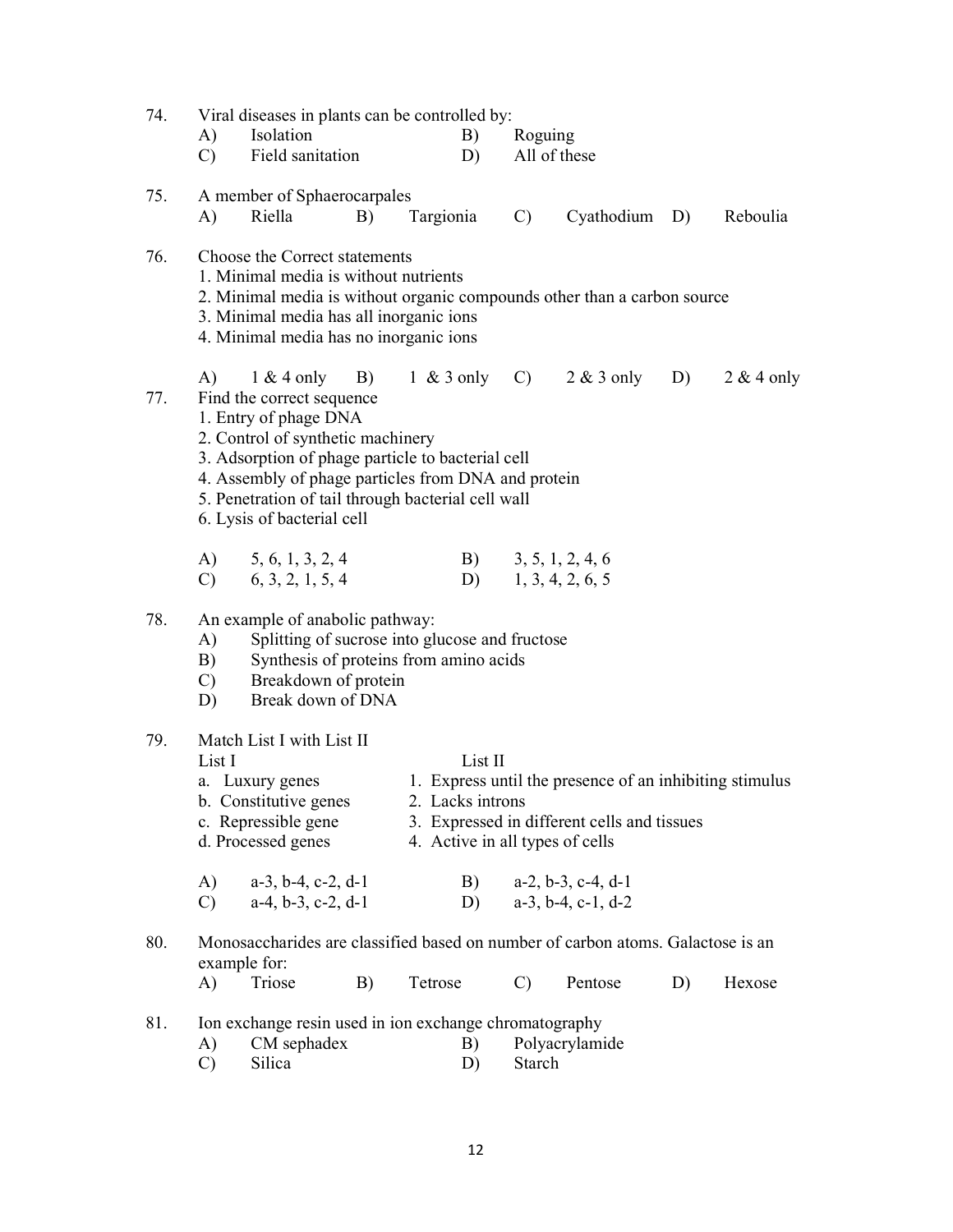- 82. Starch is a:
	-
	- A) Heteropolysaccharide B) Mixture of amylose and amylopectin
	- C) Polymer of amylose D) Monosaccharide
- 83. Factors affecting migration of macromolecules in electrophoresis:
	- A) Size and shape of molecule, voltage, current, buffer
	- B) Voltage and size of molecule
	- C) Size and shape of molecule, voltage, current
	- D) Size and shape of molecule
- 84. In DNA, glycosidic bond links:
	- A) Phosphate molecule to first carbon of deoxyribose
	- B) Nitorgenous base to first carbon atom of deoxyribose sugar
	- C) Nitrogenous base to fifth carbon atom of deoxyribose sugar
	- D) Phosphate molecule to third carbon of deoxyribose

## 85. A family in the series Bicarpellatae as per Bentham and Hookers Classification

- A) Apiaceae B) Combretaceae
- C) Asteraceae D) Oleaceae

## 86. A duplicate of Holotype:

- A) Neotype B) Paratype C) Lectotype D) Isotype
- 87. A method by which cell uses membranes to couple the energy released by the oxidation of cofactors to yield ATP:
	- A) Glycolysis B) Redox potential
	- C) Chemiosmotic coupling D) Photophosphorylation

# 88. ------ is most commonly used for identification of individuals by DNA fingerprinting:

- A) Satellite DNA B) VNTR
- C) Heterogenous RNA D) Microsatellite DNA
- 89. A family with syngenesious anther:
	- A) Amaranthaceae B) Cucurbitaceae
	- C) Acanthaceae D) Asteraceae
- 90. The correct sequence of polypeptide formation
	- 1. Amino acetylation of tRNA
	- 2. Formation of initiation complex
	- 3. Activation of amino acids
	- 4. Binding of AA tRNA at site A of larger subunit of ribosomes
	- 5. Termination of polypeptide chain
	- 6. Translocation from A site to P site
	- 7. Formation of peptide bond
	- A) 4, 1, 2, 7, 6, 3, 5 B) 3, 1, 2, 4, 7, 6, 5 C) 2, 3, 1, 4, 7, 6, 5 D) 1, 2, 4, 6, 7, 3, 5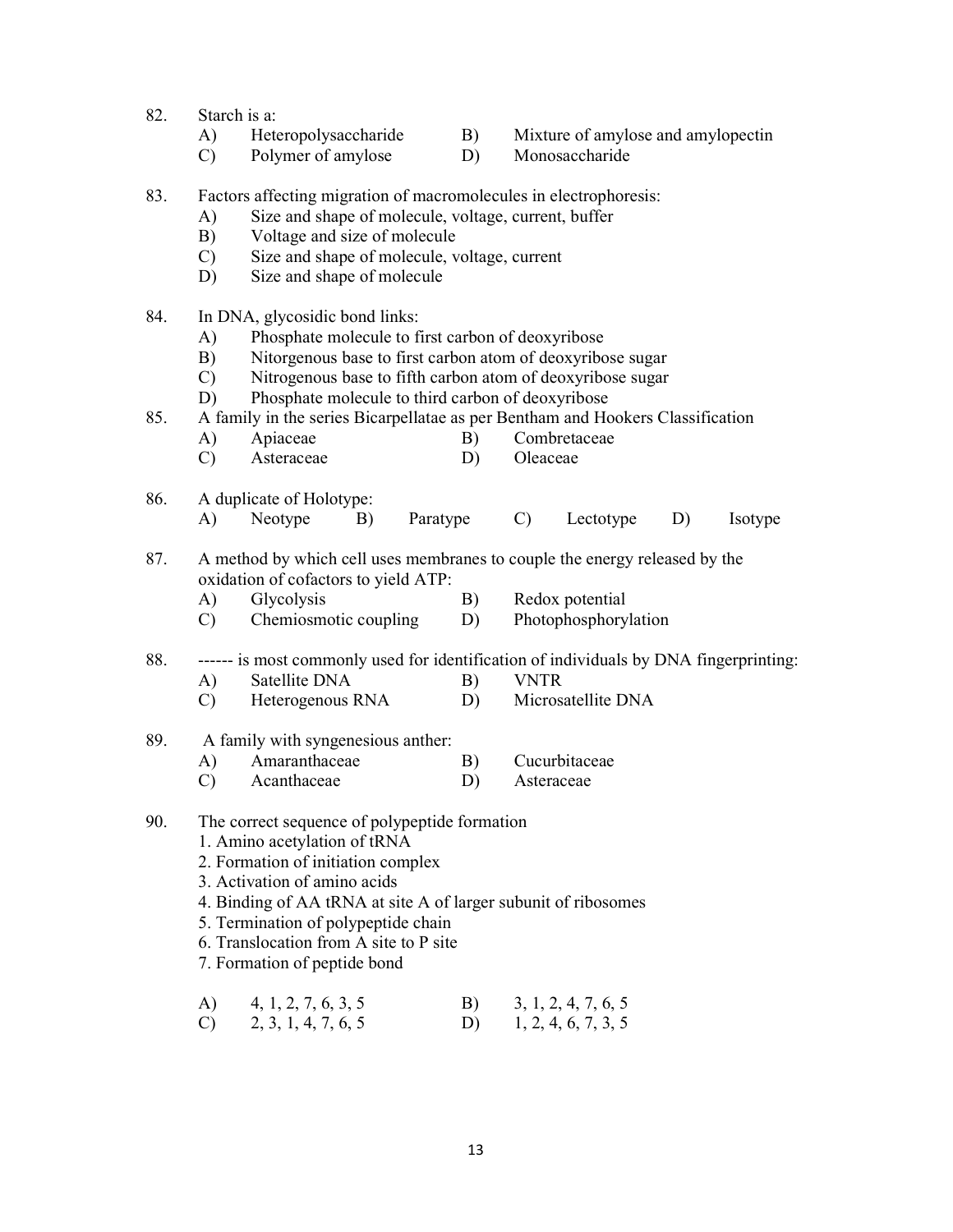- 91. Choose the correct statements:
	- 1. Typical Inflorescence in Asteraceae is Head
	- 2. Gamopetalous corolla is found in Caryophyllaceae
	- 3. Androecium is didynamus in Lamiaceae
	- 4. Syncarpous gynoecium is present in Anonaceae
	- A) 2 & 3 only B) 1 & 3 only C) 1, 2 & 3 only D) 1, 2 & 4 only
- 92. Choose the correct statements:
	- 1. TEM uses low voltage electron beam to create a clear image
	- 2. TEM uses high voltage electron beam to create a clear image
	- 3. Electron gun is commonly fitted with tungsten filament cathode as electron source
	- 4. Electron beam is emitted by elelctromagnetic lenses
	- A) 2, 3 & 4 only B) 2 & 3 only C) 1, 3 & 4 only D) 1 & 3 only
- 93. The function of Cryoprotectant is:
	- A) Cause osmotic stress
	- B) Protect biological tissue from damage after ice formation
	- C) Cool the cells faster to avoid crystal formation
	- D) Cool the cells to a point in which liquid within the cell will be viscous

## 94. Value of one ocular micrometer division:

- $\mathbf{A}$  Number of divisions on the stage micrometer  $\mathbf{x}$  100 Number of divisions on the ocular micrometer
- $\text{B)}$  Number of divisions on the stage micrometer  $\text{X}$  10<br>Number of divisions on the ocular micrometer
- $\text{C)}$  Number of divisions on the ocular micrometer  $\text{X}$  100 Number of divisions on the stage micrometer
- $\text{D)}$  Number of divisions on the ocular micrometer  $\text{X}$  10 Number of divisions on the stage micrometer
- 95. Hypanthodium is present in: A) Euphorbia B) Hyptis C) Ficus D) Colocasia

- 96. Nyctanthes arbo- tristis belongs to the family:
	- A) Apocynaceae B) Nyctanginaceae
	- C) Cruciferae D) Oleaceae
- 97. Chromosomes with kinetochore diffused along the entire length of chromosome:
	- A) Polycentric chromosome B) Dicentric chromosome
	- C) Holokinetic chromosome D) Isochromosome
- 98. Choose the correct statements:
	- 1. Mutations are helpful to elucidate functions of gene
	- 2. Mutants enable one to learn about metabolic regulation
	- 3. Mutations cannot be induced for biochemical blocks
	- 4. In vitro biochemical activity can be correlated with in vivo functions using mutations
	- A)  $1 \& 2 \text{ only } B$   $1, 2 \& 3 \text{ only } C$   $1, 3 \& 4 \text{ only } D$   $1, 2 \& 4 \text{ only}$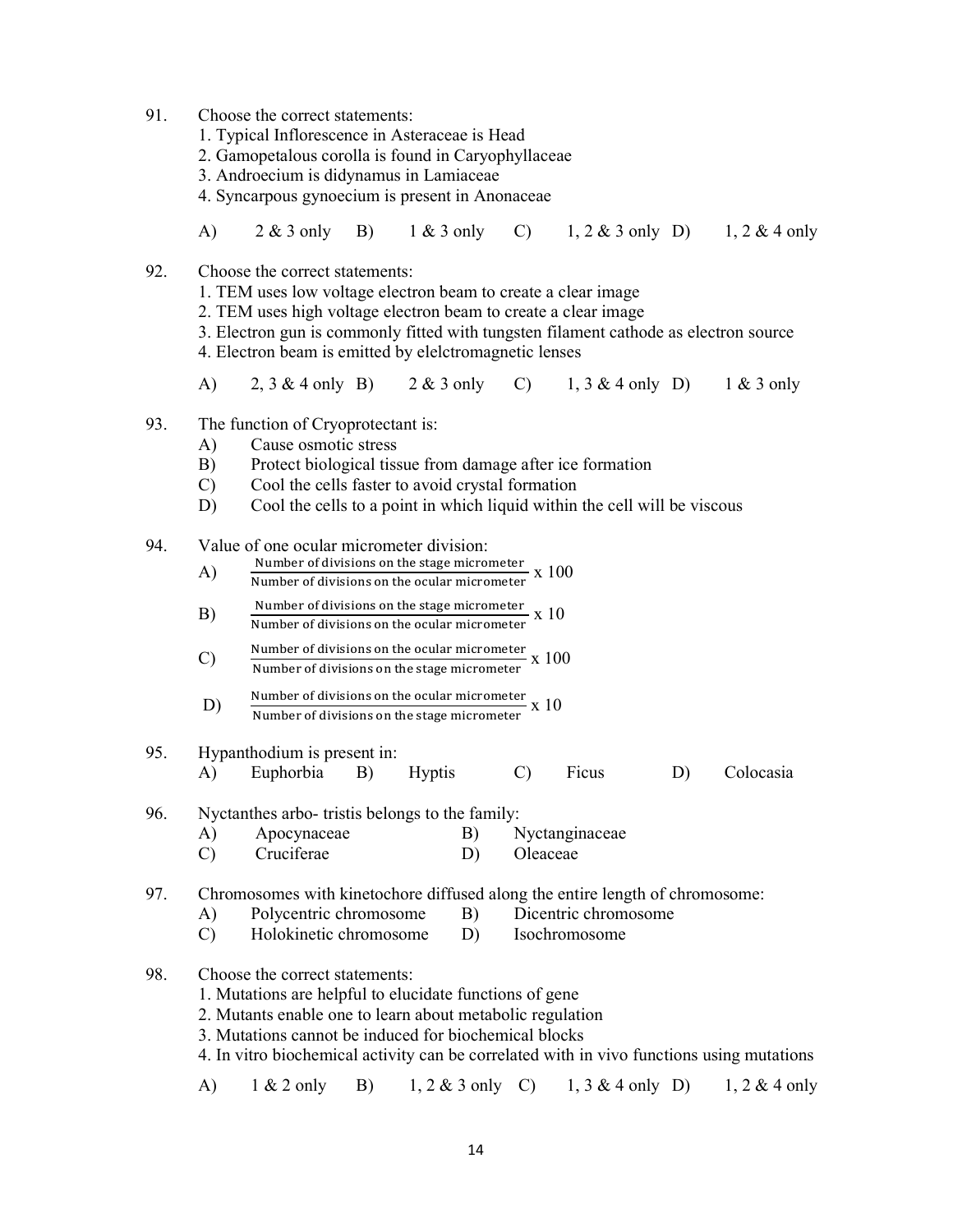- 99. Choose the correct statement
	- A) Nucleoplasm is Feulgen positive
	- B) Nucleoplasm in bacterial cell is located in the side of cell
	- C) Slimy capsule of bacterial cell is secreted gas vesicle
	- D) In bacteria nuclear region is surrounded by nuclear membrane
- 100. Man made colourless, odourless, easily liquefiable chemical with great potential for global warming:
	- A) Methane B) Nitrous oxide C) Chlorofluorocarbons D) CO<sup>2</sup>
- 101. Choose the correct statements
	- 1. Golgi complex is involved in storage of synthetic proteins
	- 2. B oxidation of fatty acids occur in mitochondria
	- 3. Lysosomes act as tore house of hydrolysing enzymes
	- 4. Vacuoles act as osmoregulatory structures in the cell
	- A) 2 & 3 only B) 2, 3 & 4 only C) 1, 3 & 4 only D) 1, 2, 3 & 4
- 102. General morphology of a set of chromosomes at somatic metaphase of an individual
	- A) Centromere
	- B) Karyotype
	- C) Super numerary chromosmes
	- D) Euchromatin
- 103. Continuous process by which living organisms have come to their present forms and functions:
	- A) Organic evolution B) Inorganic evolution
	- C) Progressive evolution D) Retrogressive evolution
- 104. Non coding sequence upstream is organized into promoter region with a set of seven nucleotides in the middle
	- A) Antisense region B) ORI
	- C) Initiator site D) Pribnow box
- 105. A chemical mutagen used for breeding: A) EMS B) UV C) Methylene blue D) Cobalt

106. Integral membrane proteins that form water selective channels across the membrane:

- A) Aquaporins B) Ion channel
- C) Plasmodesmata D) Hydraulic pore
- 107. A vitamin which is growth promoting, anti infective, soluble in fats and if present in excess stored in liver:
- A) Vitamin A B) Vitamin B C) Vitamin C D) Vitamin K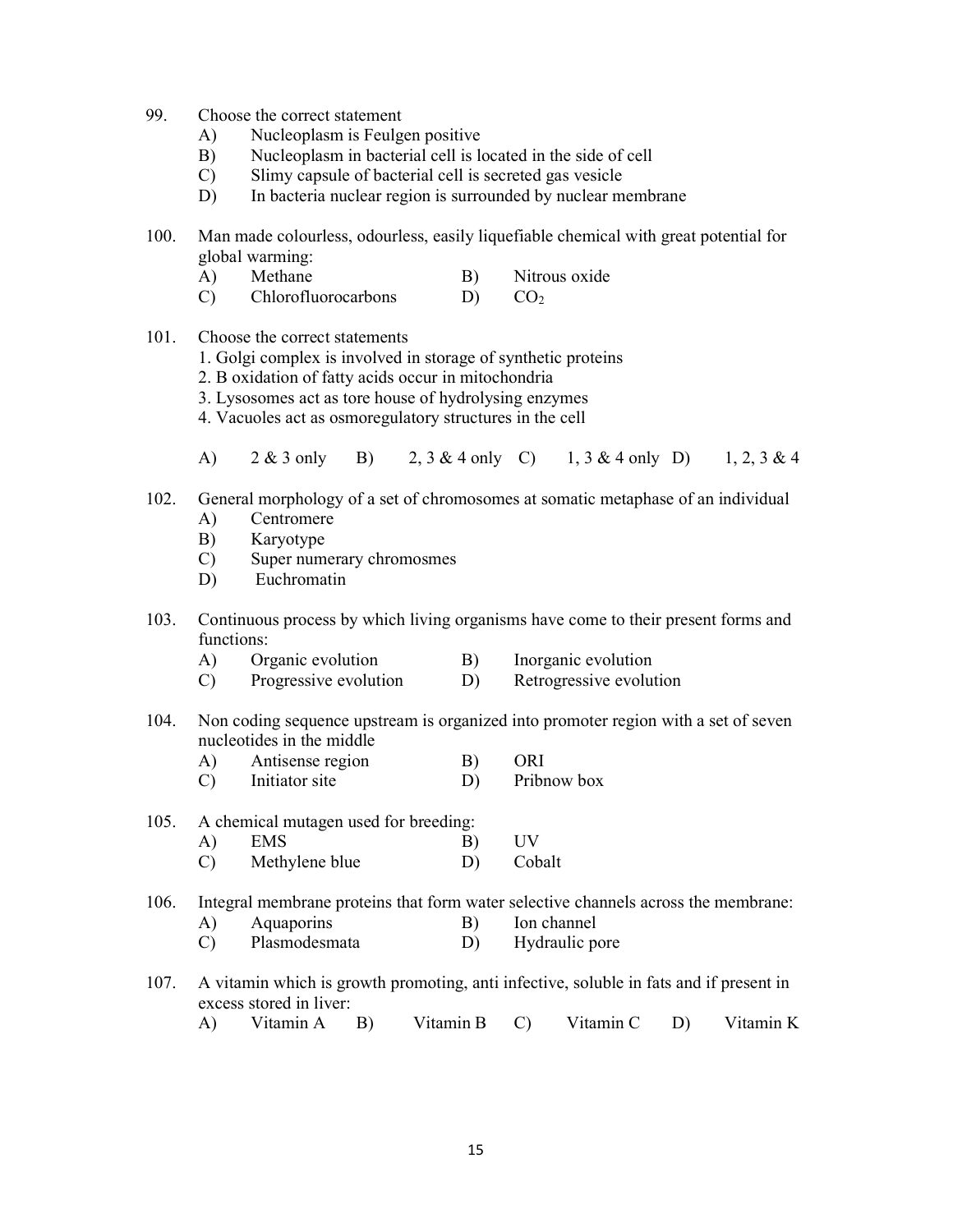108. If terminal bud of a plant is removed, what will be the fate of the plant?

- A) Plant will stops growing B) Plant will die
- -
- C) Shoot will die D) lateral buds will grow and cause profuse branching

109. Importance of pentose phosphate pathway:

- A) Alternate route for carbohydrate production, produce ribose sugars
- B) Produce ribose sugars, alternate route for carbohydrate degradation, Provides erythorose 4 phosphate, and many number of tetroses and pentoses
- C) Enhanced Co2 fixation and ribulose production
- D) Alternate route to carbohydrate oxidation in the absence of oxygen
- 110. A grazing food chain:
	- A) Autotroph  $\rightarrow$  herbivore  $\rightarrow$  primary carnivore  $\rightarrow$  secondary carnivore
	- B) Autotroph  $\rightarrow$  herbivore  $\rightarrow$  decomposers
	- C) Herbivore  $\rightarrow$  primary carnivore  $\rightarrow$  secondary carnivore
	- D) Autotroph  $\rightarrow$  carnivore  $\rightarrow$  decomposers
- 111. Kaziranga wild life sanctuary is mainly for: A) Sloth bear B) Elephant C) Wild boar D) Rhinoceros

# 112. Percentage of net production efficiency of an ecosystem:

| A) | Gross primary productivity    | x 100 |
|----|-------------------------------|-------|
|    | Incidet total solar radiation |       |

- $\text{B)}$   $\frac{\text{Net primary productivity}}{\text{Gross primary productivity}}$  x 100
- $\text{F}$   $\text{F}$   $\frac{100 \text{ m}}{\text{F} \cdot \text{F} \cdot \text{F} \cdot \text{F} \cdot \text{F} \cdot \text{F} \cdot \text{F} \cdot \text{F} \cdot \text{F} \cdot \text{F} \cdot \text{F} \cdot \text{F} \cdot \text{F} \cdot \text{F} \cdot \text{F} \cdot \text{F} \cdot \text{F} \cdot \text{F} \cdot \text{F} \cdot \text{F} \cdot \text{F} \cdot \text{F} \cdot \text{F} \cdot \text{F} \cdot \text{F} \cdot \text{F} \cdot \text{F} \cdot \text{F$
- $\text{D)}$  Gross primary productivity  $\text{x}$  100

# 113. Basis of speciation:

- A) Mutation B) Genetic variation
- C) Species diversity D) Environmental stress

| 114. | A biome with tree less plain, with long winters and little daylight |                                                     |    |              |         |       |  |           |  |
|------|---------------------------------------------------------------------|-----------------------------------------------------|----|--------------|---------|-------|--|-----------|--|
|      | A)                                                                  | Savannah                                            | B) | Tundra       |         | Taiga |  | Chapparal |  |
|      |                                                                     | 115. A free floating plant on the surface of water: |    |              |         |       |  |           |  |
|      | A)                                                                  | Ceratophyllum                                       |    | B)           | Typha   |       |  |           |  |
|      |                                                                     | Nymphaea                                            |    | $\mathbf{D}$ | Wolffia |       |  |           |  |

116. Raw sewage converted to biologically inactive and aesthetically inoffensive state, sludge is formed after:

| Primary treatment  | Secondary treatment |
|--------------------|---------------------|
| Tertiary treatment | <b>Chlorination</b> |